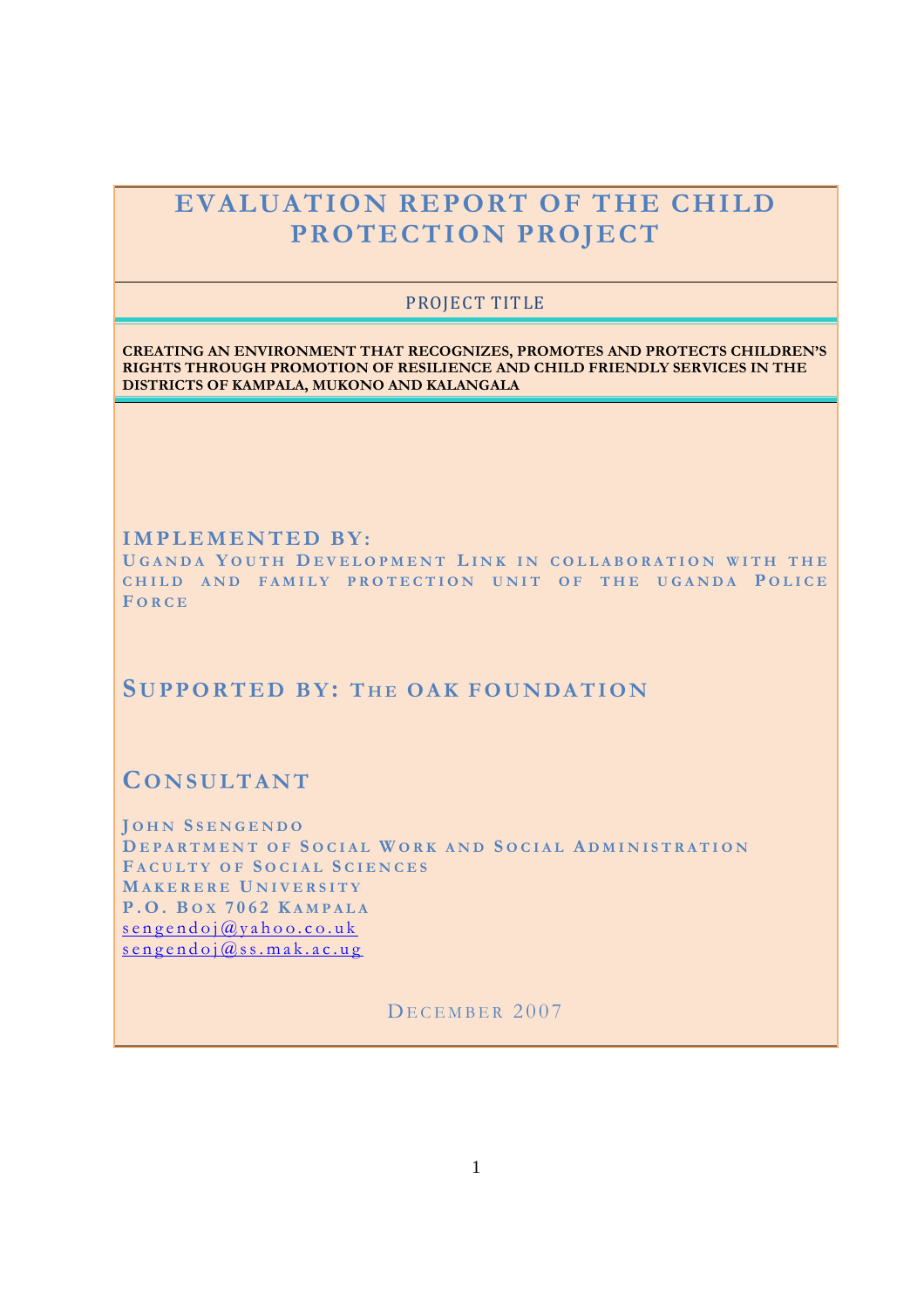## TABLE OF CONTENTS

| $\mathbf{1}$   |                                                                                                          |  |
|----------------|----------------------------------------------------------------------------------------------------------|--|
| 1.1            |                                                                                                          |  |
| 1.2            |                                                                                                          |  |
| 1.2.1          | Other interventions by different stakeholders and government in the area of child protection 12          |  |
| 1.3            |                                                                                                          |  |
| 1.3.1          |                                                                                                          |  |
| 1.3.2          |                                                                                                          |  |
| 1.3.3          |                                                                                                          |  |
| $\overline{c}$ |                                                                                                          |  |
| 2.1            |                                                                                                          |  |
| 3              |                                                                                                          |  |
| 3.1            |                                                                                                          |  |
| 4              |                                                                                                          |  |
| 4.1            |                                                                                                          |  |
| 4.2            |                                                                                                          |  |
| 4.2.1          |                                                                                                          |  |
| 4.2.2          |                                                                                                          |  |
| 4.2.3          |                                                                                                          |  |
| 4.3            |                                                                                                          |  |
| 4.3.1          |                                                                                                          |  |
| 4.3.2          |                                                                                                          |  |
| 4.4            |                                                                                                          |  |
| 4.5            |                                                                                                          |  |
| 4.6            | Options for sustainability of the project and capacities of stakeholders to sustain the child protection |  |
| 5.0            |                                                                                                          |  |
| 6.0            |                                                                                                          |  |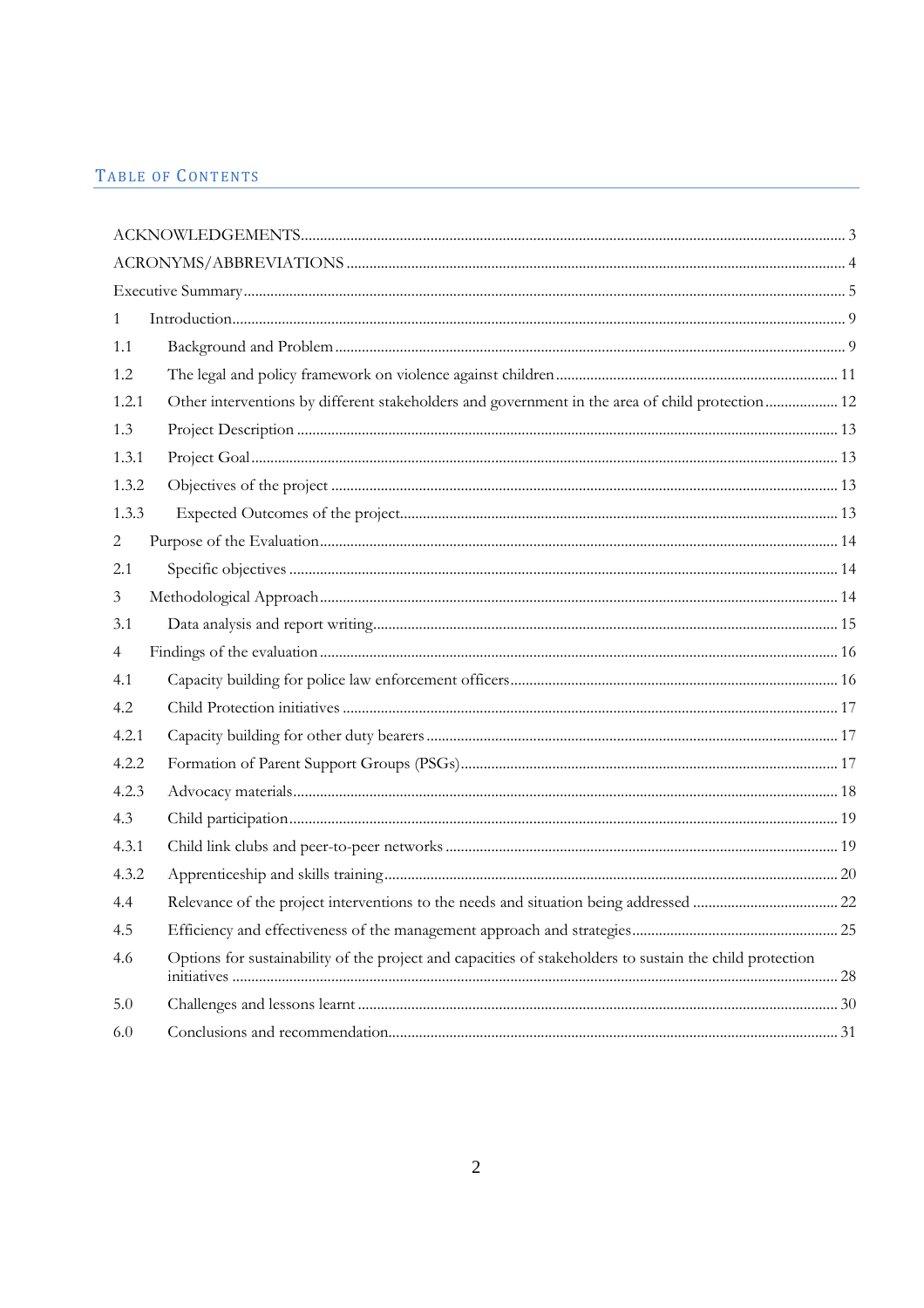## ACKNOWLEDGEMENTS

This evaluation exercise involved several individuals and institutions I would like to unreservedly acknowledge. While I cannot mention all of the persons who contributed in one way or the other to the successful execution of this review, I do endeavour to mention a few who deserve special recognition.

First, my special thanks go to the leadership and staff of UYDEL for the support and great effort they have committed to ensuring the successful completion of this assignment. Particularly, I would like to thank Mr. Rogers Kasirye (Director) and Ms. Regina Kacwamu (Project Coordinator) for the time committed to this exercise and constant guidance and support given. I am also grateful to the child protection officers at the Uganda Police Headquarters in Kampala and those in the districts of implementation and UYDEL Project officers and field volunteers in the communities studied for their cooperation.

To the evaluation participants who generously spared their valuable time to grant interviews and discussion, I say thank you. I am indebted to all other individuals who directly or indirectly provided the resources, information, permission and insights in this evaluation.

**John Ssengendo. LECTURER AND CONSULTANT MAKERERE UNIVERSITY**

**sengendo@yahoo.co.uk**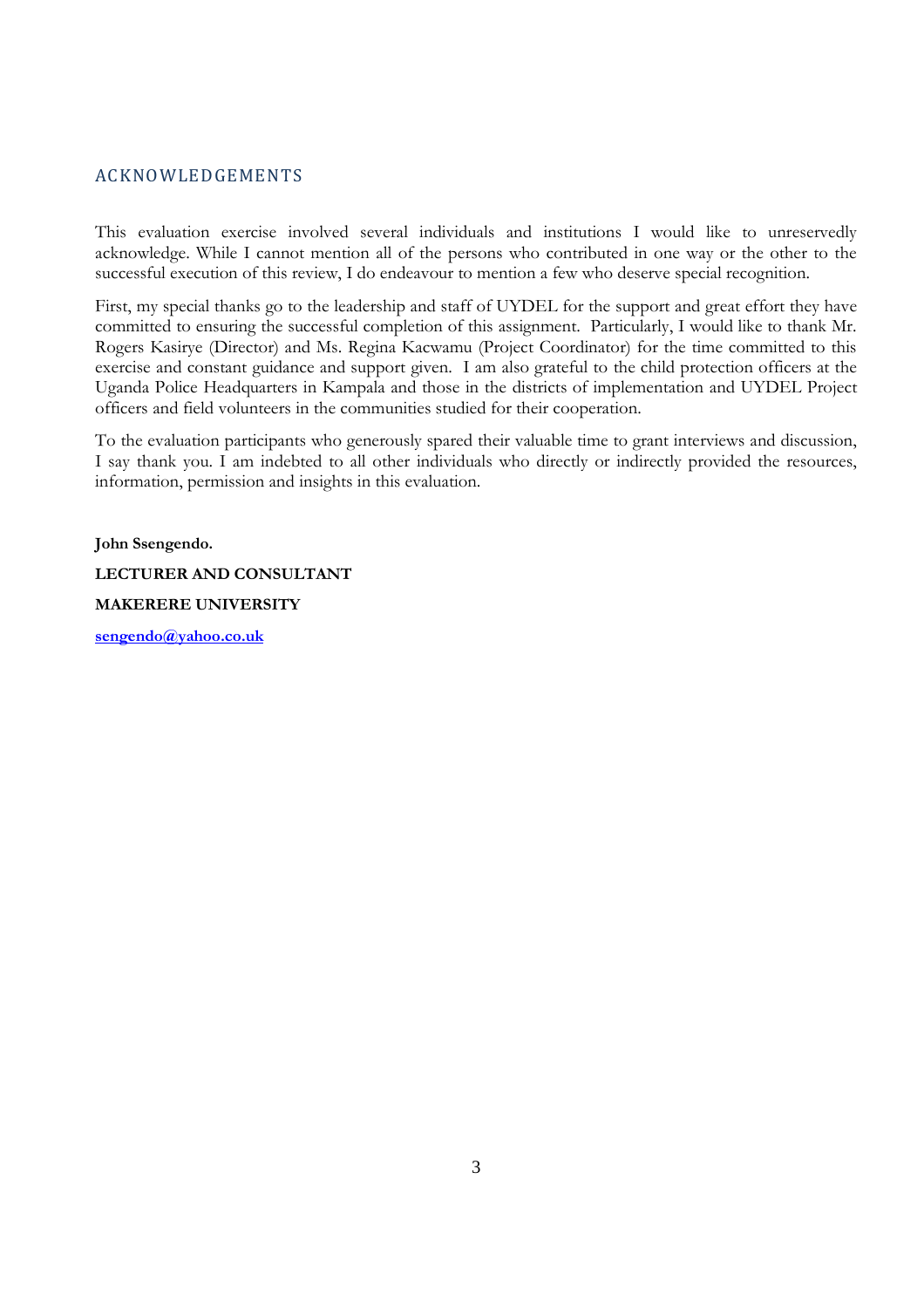## ACRONYMS/ABBREVIATIONS

| <b>ANPPCAN</b>   | Africa Network for Prevention and Protection against Child Abuse and Neglect |
|------------------|------------------------------------------------------------------------------|
| <b>CBCPP</b>     | Capacity Building for Child Protection Project                               |
| CBOs             | Community Based Organizations.                                               |
| <b>CFPU</b>      | Child and Family Protection Unit                                             |
| <b>CID</b>       | Criminal Investigation Department                                            |
| CLC              | Child Link Clubs                                                             |
| <b>CPP</b>       | Child Protection Project                                                     |
| CSA              | Child Sexual Abuse                                                           |
| HIV/AIDS         | Human Immuno Virus/ Acquired Immune Deficiency Syndrome                      |
| IEC.             | Information Education and Communication                                      |
| <b>ILO</b>       | International Labour Organisation                                            |
| <b>IPEC</b>      | International Programme on the Elimination of Child Labour                   |
| MoGLSD           | Ministry of Gender Labour and Social Development                             |
| <b>PSG</b>       | Parent Support Group                                                         |
| <b>STDs</b>      | <b>Sexually Transmitted Diseases</b>                                         |
| <b>STIs</b>      | Sexual Transmitted Infections                                                |
| SW <sup>-1</sup> | Social Worker                                                                |
| <b>ULRC</b>      | Uganda Law Reform Commission                                                 |
| <b>UPE</b>       | Universal Primary Education                                                  |
| <b>UYDEL</b>     | Uganda Youth Development Link                                                |
|                  |                                                                              |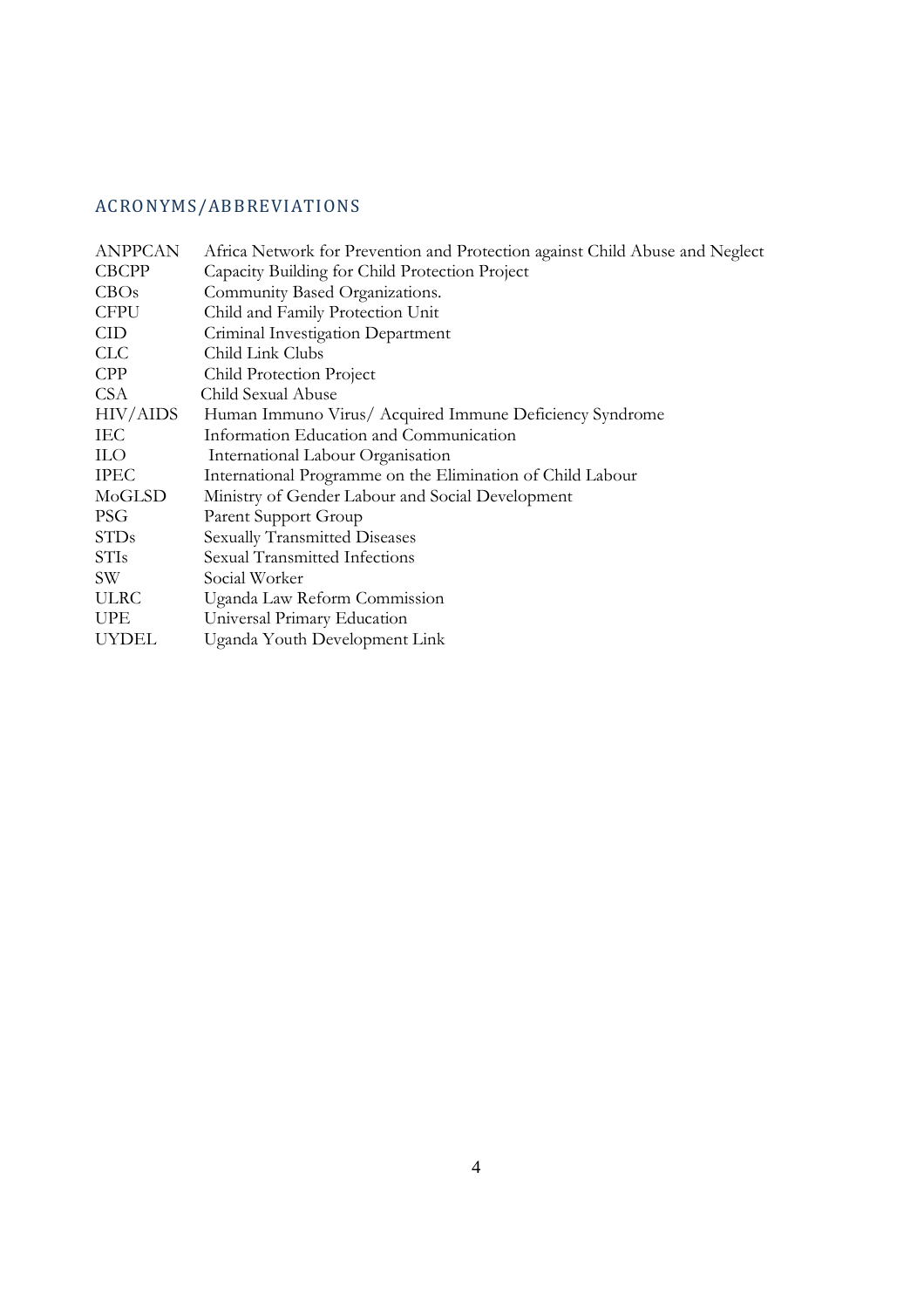#### EXECUTIVE SUMMARY

This report presents the findings of the evaluation of the Child Protection Project. This project has been implemented by Uganda Youth development Link (UYDEL) with financial support from OAK Foundation and in collaboration with the Child and Family Protection Unit (CFPU) of the Uganda Police Force. The study employed predominantly qualitative techniques in the collection, analysis and presentation of the study findings. It has however made use of descriptive statistics from secondary sources. Information was collected from children and from a wide range of participants including: UYDEL staff, police officers from the CFPU, opinion leaders, members of parent support groups, Local Council Officials, patrons of child link clubs, artisans, children participating in apprenticeship and children participating in Child Link Clubs. Analysis of data made use of thematic, case study, content and interpretative analysis for qualitative data.

#### **Key evaluation Findings**

The evaluation team revealed that commendable efforts were made by UYDEL in building the capacity of law enforcement officers on child rights and child protection issues. Over 60 police and law enforcement officers have been trained in child friendly approaches of handling child abuse cases, and equipped with requisite skills and knowledge on their role in child protection and promotion of resilience among abused children. However, there is still a need to build the capacity of the CFPU in counseling and rehabilitation of victims of sexual abuse and other children in conflict with the law. Similarly; the transfer of trained police officers to other areas outside the project area is a threat to the sustainability and disrupts that continuity of the project. Subsequent interventions should design mechanism to ensure police officers that are brought to the project areas to replace those that have been transferred are also trained and equipped with requisite skills in child friendly approaches of child protection. This will ensure continuity.

Discussions revealed that support programs for abused children or children at the risk of abuse (street girls, working girls, HIV/AIDS orphans) through provision of access to life skills, and apprenticeship and skills training have been at the heart of UYDEL intervention. The majority of the children are trained at different UYDEL centers, while others are trained by local artisans within their communities. Upon completion of training, children are given start up kits depending on the trade in which training is provided.

Through life and vocational skills training, children are equipped with employable skills and empowered to start their own small scale enterprises to earn incomes in safer ways. On the other hand, discussions revealed nearly 123 children have benefited from the street smart life planning skills workshops aimed at promoting resilience.

Capacity building trainings were carried out in three districts for different duty bearer in an effort to create a protective environment where the rights of children are recognized and protected. These included teachers, parents, local leaders, children, religious and opinion leaders and representatives of CBOs/NGOs committed to promoting the welfare of children. Building the capacity of duty bearers has contributed to the building of a social protection network that protects children from abuse and neglect.

The evaluation also revealed that 19 Parent Support Groups (PSGs) were strengthened in the three project districts. Under this initiative PSGs work with other duty bearers to augment child protection efforts and support families with child protection problems. This has proved to be an important approach to encouraging open discussion about child protection and child sexual abuse issues within the communities. Because of the PSGs proximity to communities, members are in position to identify and report cases of child abuse or provide appropriate counseling and referral for abused children and their families.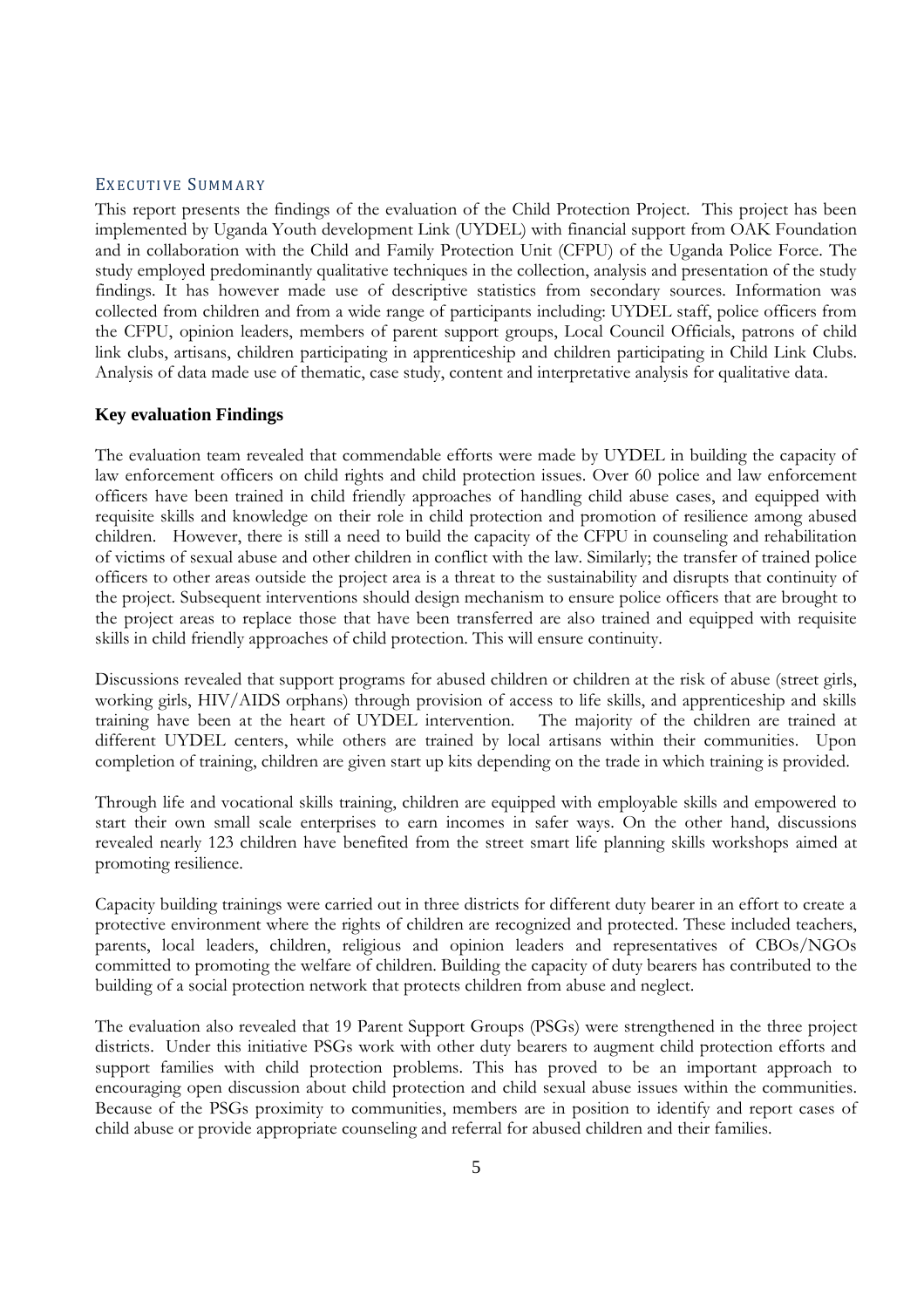UYDEL in addition to training teachers in child rights and child protection issues facilitated the formation of Child Link Clubs in different schools in the three project districts. Overall, 24 Child link clubs- 10 in Kampala, 10 in Mukono and 4 in Kalangala have been formed in the different schools. These clubs have also been utilized by UYDEL as an avenue to teach school going children about child rights and child protection issues. This is an important recognition that, children are not just passive recipients of protection and other services, but active persons of their rights and should participate in activities that affect them in their communities.

Discussions with the project management team revealed that different IEC materials were produced and disseminated to sensitize communities about child sexual abuse and exploitation and protection of children in general. These included; 1,500 brochures on "the truth about Child Sexual Abuse" and 2,857 posters with messages "WATCH OUT, anybody can sexually abuse you and severe beating is harmful to a child's life". The messages were readable and easy to comprehend. This has contributed to raising awareness in communities about Child Sexual Abuse (CSA).

As part of the intervention, one qualified Social Worker was attached to each of the three districts where the project was implemented. The Social Worker (SW) works closely with Child and Family Protection Unit under the Police, Parent Support Groups, local leaders and the community to provide children in need with counseling to enable them recover from adverse experience (of sexual abuse), and to help build a caring and protective environment for them. Children targeted included those in socially, psychologically or emotionally 'at risk' situations, including in family or household settings.

Discussions during the evaluation revealed that the project interventions were relevant to the manifest and latent needs of the target districts as well as the situation being addressed. The child protection interventions by UYDEL were largely underpinned by working in close collaboration with all the duty bearers and stakeholders, including children themselves and communities. Underlying this design and approach was the need to forge alliances, strengthen community social protection networks and ensure sound linkages and synergy with all partners to enhance the protection of affected children and address the issues of child sexual abuse collaboratively.

The achievements of the project owe, in part, to the collaboration with the Uganda police force, expertise of the project staff and determinedly strong networking. The project collaborated with a number of agencies in child protection issues through the Uganda Child Rights NGO network (UCRNN). The project team also worked with the probation officers in the three districts during community education seminars as well as in referral and counselling of victims. This is a good practice and should be encouraged. Collaboration of this nature encourages sharing of experiences, exchanging ideas and increases synergy. It is through this collaborative spirit that, UYDEL wrote a memorandum of understanding with Uganda police. Working with the police accorded the Project a degree of legitimacy and helped in bridging the gap between the police and the communities.

Notwithstanding, the project interventions were beset by a number of challenges, among other, the continued transfer of trained police officer to other areas outside the project; lack of Victim Support Units/Centres (VSU) where sexually abused children and other children faced with abuse of different forms could be supported and rehabilitated; glaring gaps in the provision of psychosocial services owing to inadequate number of Social Workers and local capacity of the CFPU to offer such services; and the fact that victims of sexual abuse cannot afford the money required for medical examination still exist. The later means that some cases cannot be followed up for: justice; reconciliation and rehabilitation. In terms of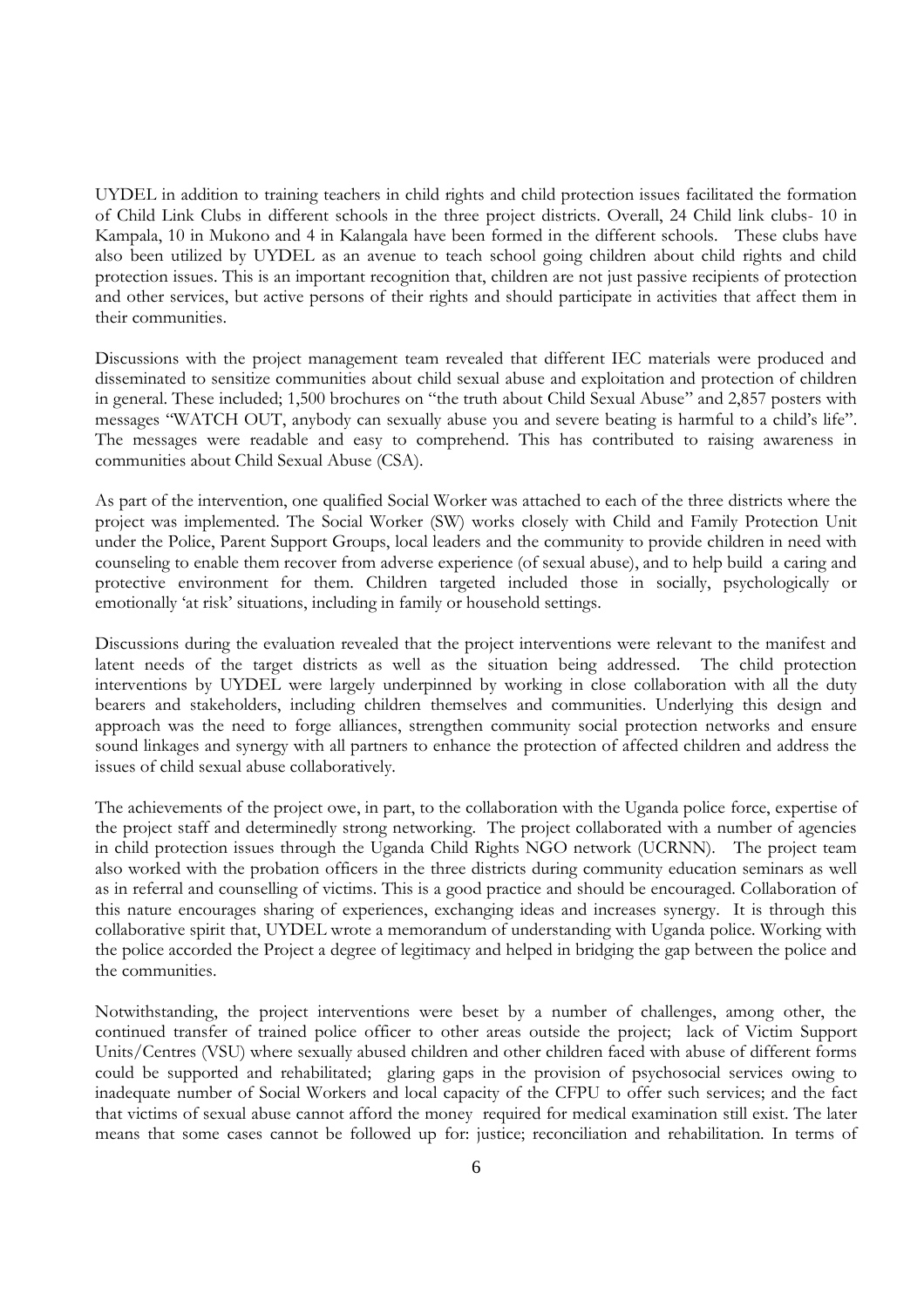financial sustainability, it is evident that at present Child link clubs, just like PSGs cannot sustain their own operations.

#### **BASED ON THE EVALUATION FINDINGS THERE IS NEED TO:**

Consolidate and deepen sensitization and awareness creation on child protection at local community levels. UYDEL should make an effort to intensify community education and awareness raising activities on child abuse especially in the remote areas. Intensive efforts are also required in slum areas of Kampala. In this respect the CFPU can be facilitated to carry out more sensitization trainings on child rights and abuse in deeply remote areas like Kome Island in Mukono and the numerous (distant) Islands of Kalangala<sup>1</sup>. Parents urgently need to be sensitized to enable them appreciate the need for safe guarding and protection of children from abuse.

Capacity building initiatives in child protections need to be expanded to bring on board other duty bearer and agencies providing services to victims of child sexual abuse. These may include staff of justice agencies, District Probation and Welfare Officers (DPWO) and key government departments and CSOs working for and with children. This is because sustainability in the area of child protection requires concerted efforts of different agencies, duty bearers and organizations offering varied services to abused children. In addition, a lot more is still needed to be done to change of attitude among various actors including magistrates towards the rights of children, and improving the working relations between the FPU and CID offices of the police among others.

The PSGs approach has been instrumental in increasing awareness on the rights of the child, child abuse, and child protection at the grass root level and challenge parents to report cases of child abuse. There is however need to further build the capacity of PSGs in child protection issues, especially in counseling skills such that they can be able to offer psychosocial support to victims of sexual abuse at a local level. UYDEL, in subsequent interventions should consider facilitating both the PSGs and Child Link Clubs to start Income Generating Activities (IGAs) such as poultry farming to enable them get funds to expand their activities.

There is need for UYDEL to facilitate the establishment of Victim Support Units (VCU) at different police centers. This will prevent situations where children are bundled with criminals and offenders in cells, which in itself is an abuse. . This can be done with support and in collaboration with institutions involved in child protection such as Save the Children in Uganda, African Network for Prevention and Protection of Children from Abuse and Neglect (APPCAN), Hope After Rape (HAR) among others. Refresher courses are also needed for Police Officers to keep them abreast with the current child protection and Child Sexual Abuse (CSA) issues as well as how to carry out their roles in the communities and handling of cases in child friendly approaches. The capacity of the CFPU also needs to be further built especially in counseling and rehabilitation of victims of sexual abuse.

Efforts should be made to scale up the production and distribution of these IEC materials in the communities being targeted and displayed in public places where people are likely to converge like churches, public notice boards, schools, etc.

 $<sup>1</sup>$  Being a fishing community, Kalangala district presents a special challenge. With low literacy levels, high poverty levels;</sup> and remoteness, child (sexual) abuse is rampant yet child protection services are scattered and limited.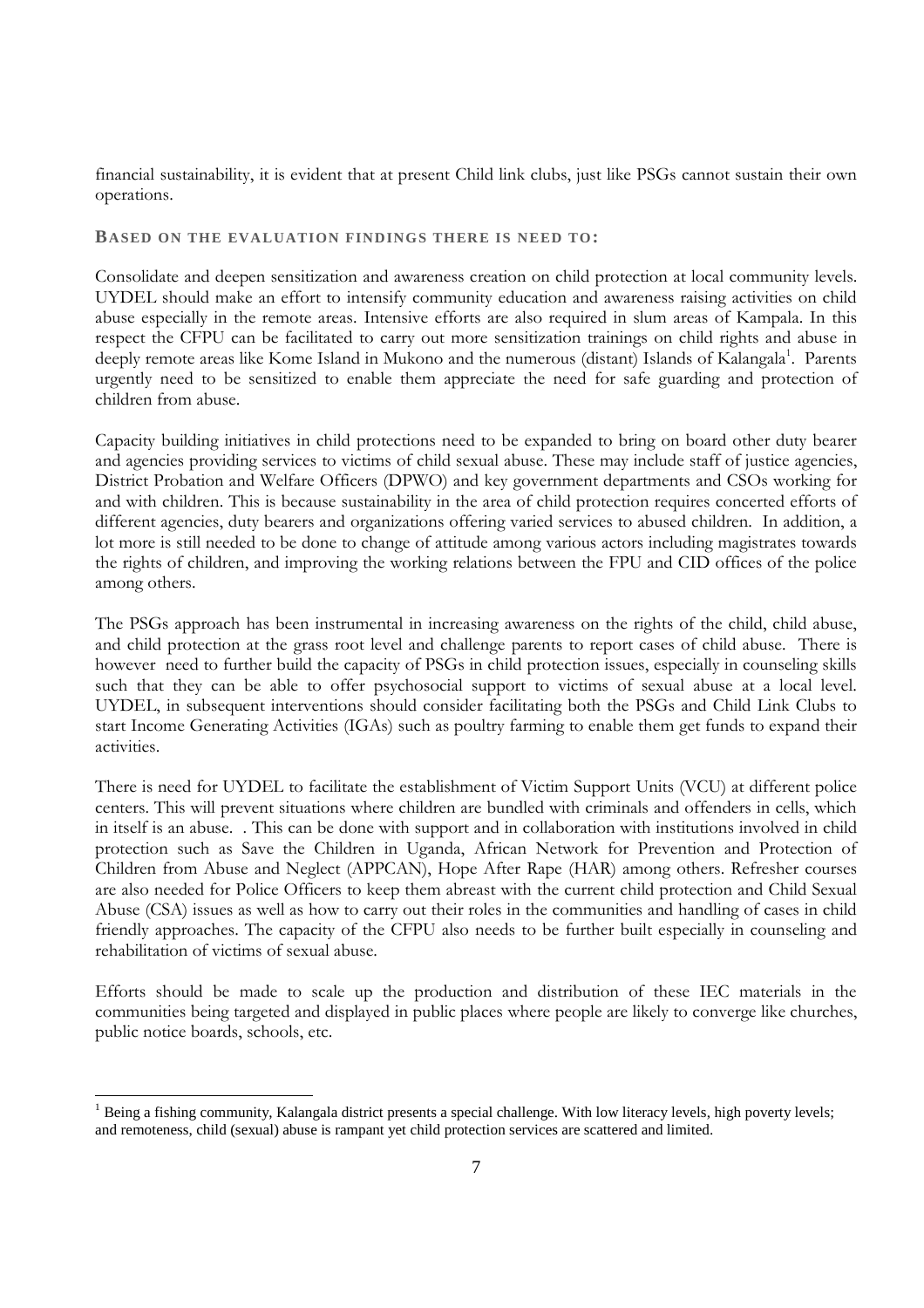The approach of vocational skills training is commendable. Nonetheless, efforts should be made to scale up this program so that more abused children and/or children at risk of abuse are taken care of. The skills training component can be also strengthened by enforcing a strict code of rules and regulations for the trainees to follow while at the different centers. This will ensure discipline among the trainees. UYDEL should also consider expanding the training period for some trades.

The manner in which clubs in schools are introduced matters in terms of eliciting support from the school administration. There is also need to encourage positive interaction between the school administration and Child Link Clubs. This requires UYDEL to organize more sensitization workshops with teachers in schools were these clubs operate. Alternatively, more teachers from a single school should be trained in facilitation of the club in order to create a pool of potential club facilitators. Ownership of the clubs by the schools is more likely to ensure long-term sustainability of the clubs than is the case at the moment Resource mobilization can also be an integral part of improving the impact of the clubs.

The evaluation showed that the Social Workers (one in each of the three districts) are overwhelmed by the exceedingly huge volume of child protection and Child Sexual abuse cases reported in their respective districts. Subsequent interventions should consider bringing more Social Workers on board. Alternatively, the project should identify, train and support volunteer counselors to offer psychosocial support to child victims to enable them recover from adverse experience (of sexual abuse).

All child protection interventions should be strengthened and scaled up in Kalangala. The project team should strengthen its grip on the interventions in Kalangala through constant supervision and participatory feed back mechanisms since the islands are wide apart.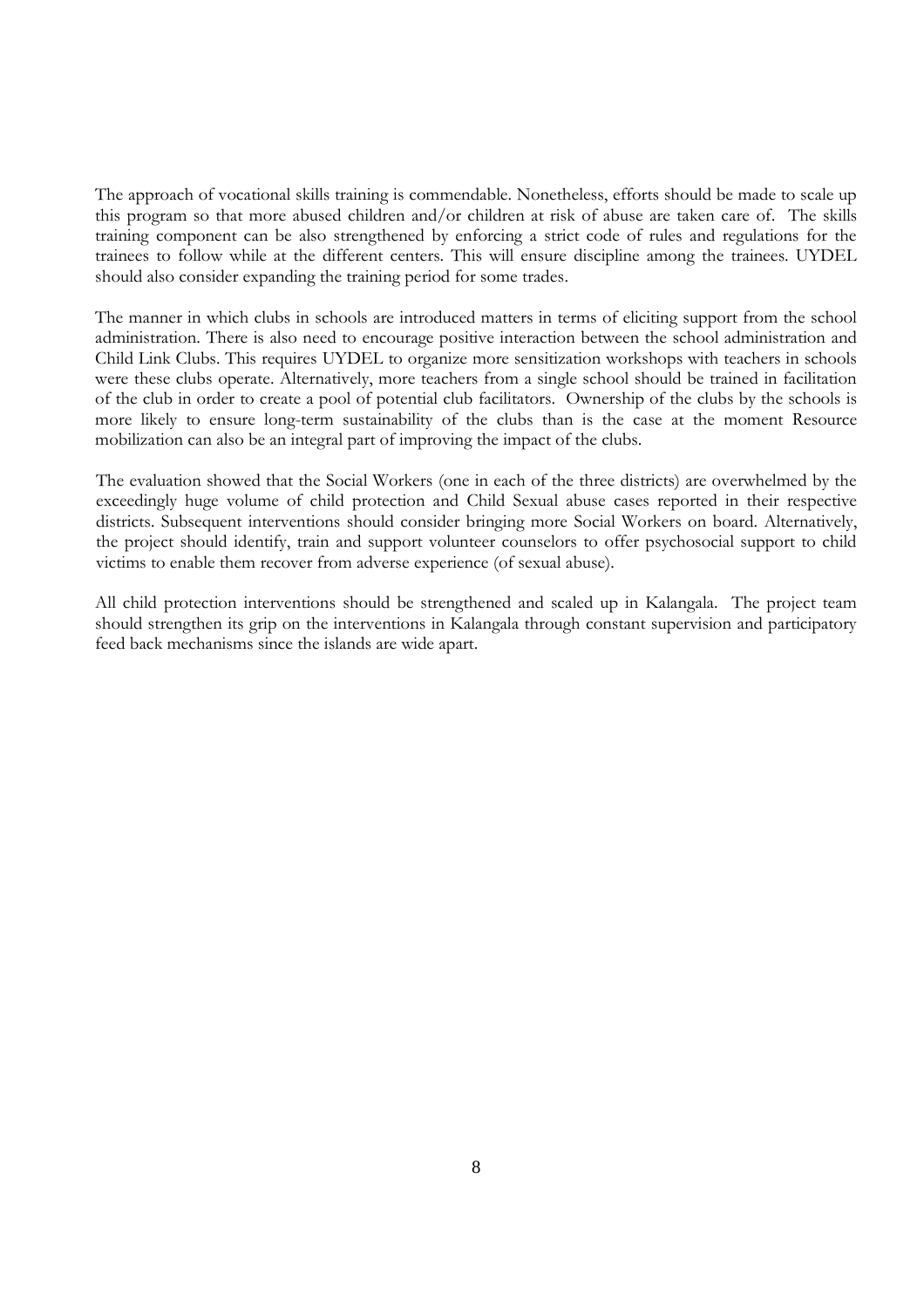#### 1 INTRODUCTION

This report presents the findings from the evaluation of the Capacity Building for Child Protection Project implemented between December 2006 and November 2007. The project primarily targeted the building of capacity of police and other law enforcement officers in effective handling of child protection matters, and care rehabilitation of sexually abused and exploited children. At the same time, it prioritized empowering abused and children at risk of abuse through provision of apprenticeship and life skills training; and empowerment of communities, children, duty bearer, and leaders at different levels to protect and safeguard children from abuse and exploitation through education and sensitization activities. Following the implementation of the project since 2006, which itself was a progression of the initial interventions (pilot phase 2004-2005); it became imperative to assess the impact of interventions undertaken so far since last year in respect of building the capacity of the police and other duty bearers in the protection and rehabilitation of sexually abused children in Mukono, Kampala and Kalangala Districts. Based on the evaluation findings

#### 1.1 BACKGROUND AND PROBLEM

The project on Capacity Building for Child Protection Project was conceived against a background informed by empirical evidence. Available literature attests the reality of child sexual abuse in the Ugandan society and in the implementation districts in particular. The situational analyses on child abuse conducted by ANPPCAN over the years and police records all indicate that child sexual abuse is the most widely reported form of child abuse. ANPPCAN's situational analysis of child abuse in Uganda for the period 1986-1996 reported that sexual abuse accounted for 42% of all the reported cases of abuse. Of this, defilement accounted for the highest, recorded at 37%. Similarly, annual police reports of 2002 and 2003 covering all the districts of Uganda indicate that 6398 and 7664 cases of child abuse were reported respectively. The reports show that the great majority of child victims are girls (85.7%) and the commonest offence is defilement, which is 76.6% of the total crimes committed against children.

In 2003, an analysis of 11,165 cases of child abuse shows that sexual abuse was the most common form of abuse accounting for 65%. Sexual abuse mainly took the form of defilement, although there are cases of indecent assault. Majority (82%) of the child abuse victims were girls compared to 16% boys. In 2004, data collected on 16,800 put the number of sexually abused children to 13,929 (83%). The most recent situational analysis which presents 7844 child abuse cases recorded in 2005 at various sources also further affirms child sexual abuse as the most common form of abuse accounting for 81% (ANPPCAN, 2006). Nyonyintono and Yiga (1994) in their analysis of Newspapers found that sexual abuse of children is the most common form of child abuse accounting for 42.3%. Walakira (2001), in a study done in Kawempe Division, found that over 500 children below the age of 18 were being sexually exploited.

In a study by Naker (2005), 76% of all the children consulted in the study had experienced sexual violence including being touched, receiving unwanted attention, exposure to adults having sex or being sexual, being forced to touch adults in sexual ways or being forced to have sex. CFPU records also show that child sexual abuse is a leading form of abuse, perpetuated mainly by family and close members of the community to the child, while physical abuse (beating, burning, cutting etc) is steadily increasing.

Evidence available indicates that the perpetrators of sexual violence are members of the community who by law have a duty to care for and protect the children. In the study by Action Aid International Uganda (1994), the main perpetrators are: parents and relatives (44.1% of responses), community members including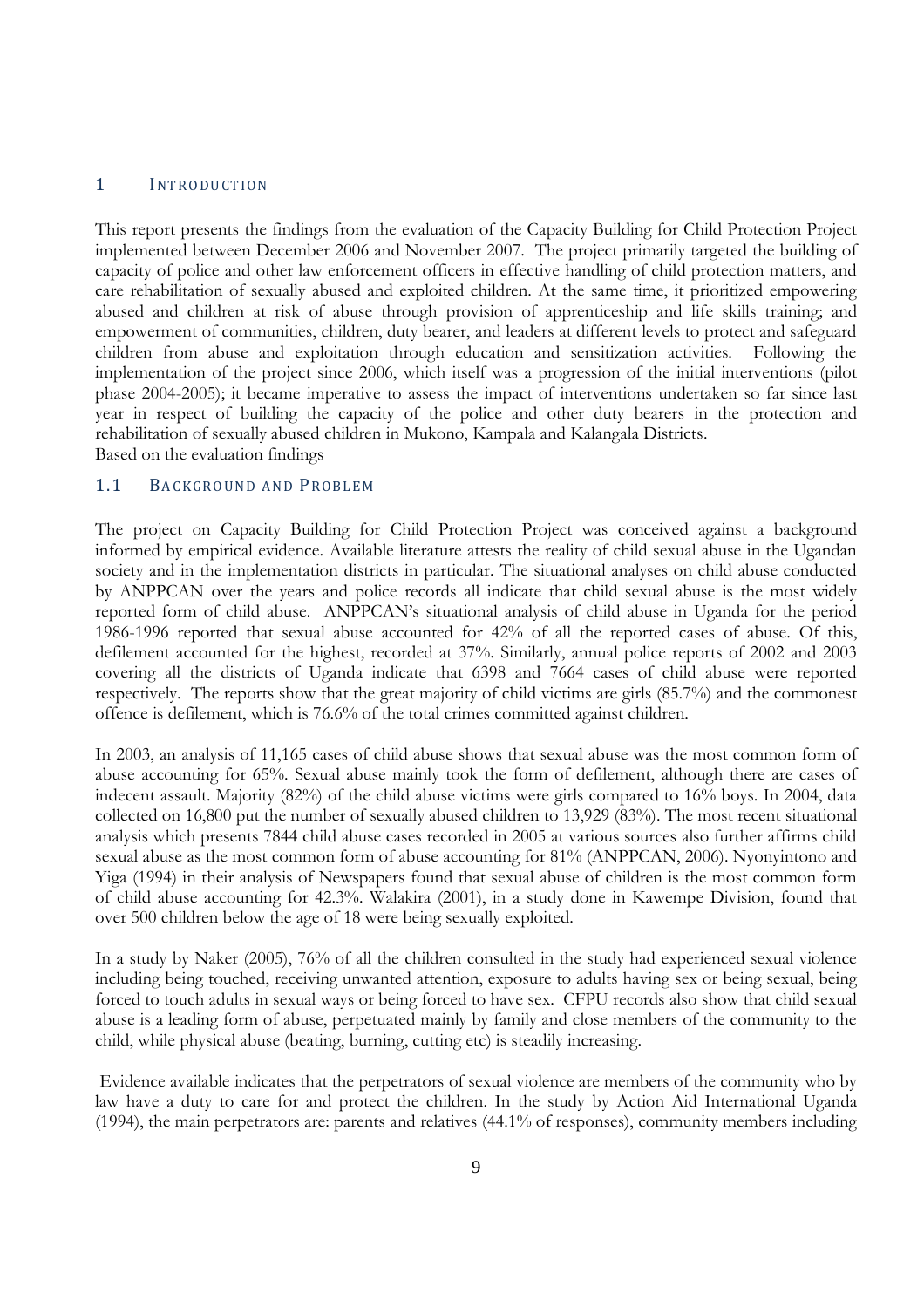neighbors, business people such as taxi-cyclists locally known in Uganda as "boda-boda", motor vehicle taxi operators, shopkeepers (31.9% of the responses), teachers (17.3% of responses), strangers (7.3% of responses), fellow pupils (3.2% of responses). Other perpetrators include technocrats, government personnel, plantation owners, rebels, and stepmothers. The findings by Action Aid (2004) on perpetrators agree with those of other studies such as those done by Hope after Rape in Kampala and Mukono districts (British Council Uganda, 2002). Most of the abuse is continuous and involves more than one incident. In most cases the parents do not understand the seriousness of abuse and therefore do not help the child to address the problem.

The available literature also indicates that cases of child prostitution are increasing in Uganda. Two reasons for child prostitution in Uganda are identified namely prostitution for survival and for commercial purposes. In the former, children engage in prostitution with the sole aim of meeting basic needs like food and shelter while in the latter cases the primary aim is financial gain (Walakira, 2002). Regardless of the reasons by children for engaging in prostitution, it is an indication of a major form of violence meted out against children by society. Moreover the literature shows that it is not always easy to draw a line between children involved in commercial sex exploitation because of their situation and those who are abused by adults (ILO, MoGLSD, 2004). The literature also shows that many of the children who engage in prostitution are those who live in child headed families, single parent families or away from their parents. In the ILO/IPEC, MoGLSD study (2004) 70% of the children engaged in prostitution did not live with their parents while 14% lived with only their mothers.

On the other hand, children are being exposed to sexually explicit materials that soil their minds. The effects find their expression in children's deviant sexual behaviour. As a result, many have developed a perverted view of sex and sexuality and many are involved in defilement and rape cases. Child sexual abuse has negative and far-reaching physical, psychological, and social effects on the growth, development, and well being of the affected children. The child loses its childhood, its dignity and often its future. Sexual abuse stifles opportunities for human capital development of children (Walakira 2002, ILO 2002, Save the Children Fund 2002, Wakheya, *et al 2002*, Kinyanda 2001). It is noted that girls experience health hazards including violence and abuse, crude abortions and STD infections including HIV/AIDS.

The factors to explain the phenomenon of sexual violence against children in the Ugandan context can be categorized into familial, social, economic, cultural, political or a combination of the above. The most common factors include; orphan hood, increasing poverty, lack of access to school, the growing entertainment industry including phonography, single parenthood, broken families, sexual promiscuity, discrimination of women, rural urban migration, low cultural position accorded to the girl child, wars and calamities (World Bank 1993, UNICEF 1989, Gawaya 1999, Kasirye 2002 and Walakira 2002).

The weak legal and policy environment in Uganda contributes directly and indirectly to sexual violence against children. Although the legislative regime against sexual abuse appears to be in place, the implementation of the existing laws is ineffective. According to the ULRC (2000), despite the stringent laws on rape, defilement and related sexual offences, there is an apparent failure of the laws to adequately prevent the commission of the offences.

Serwadda (2000) notes that while many cases are handed over to the authorities, most cases were not adequately handled. Children who are sexually abused often don't receive justice because relatives especially the male relatives are overtaken by the desire for money and cases are thus settled for petty forms of compensation. Many times the local authorities and police were ill informed, powerless or opportunistic and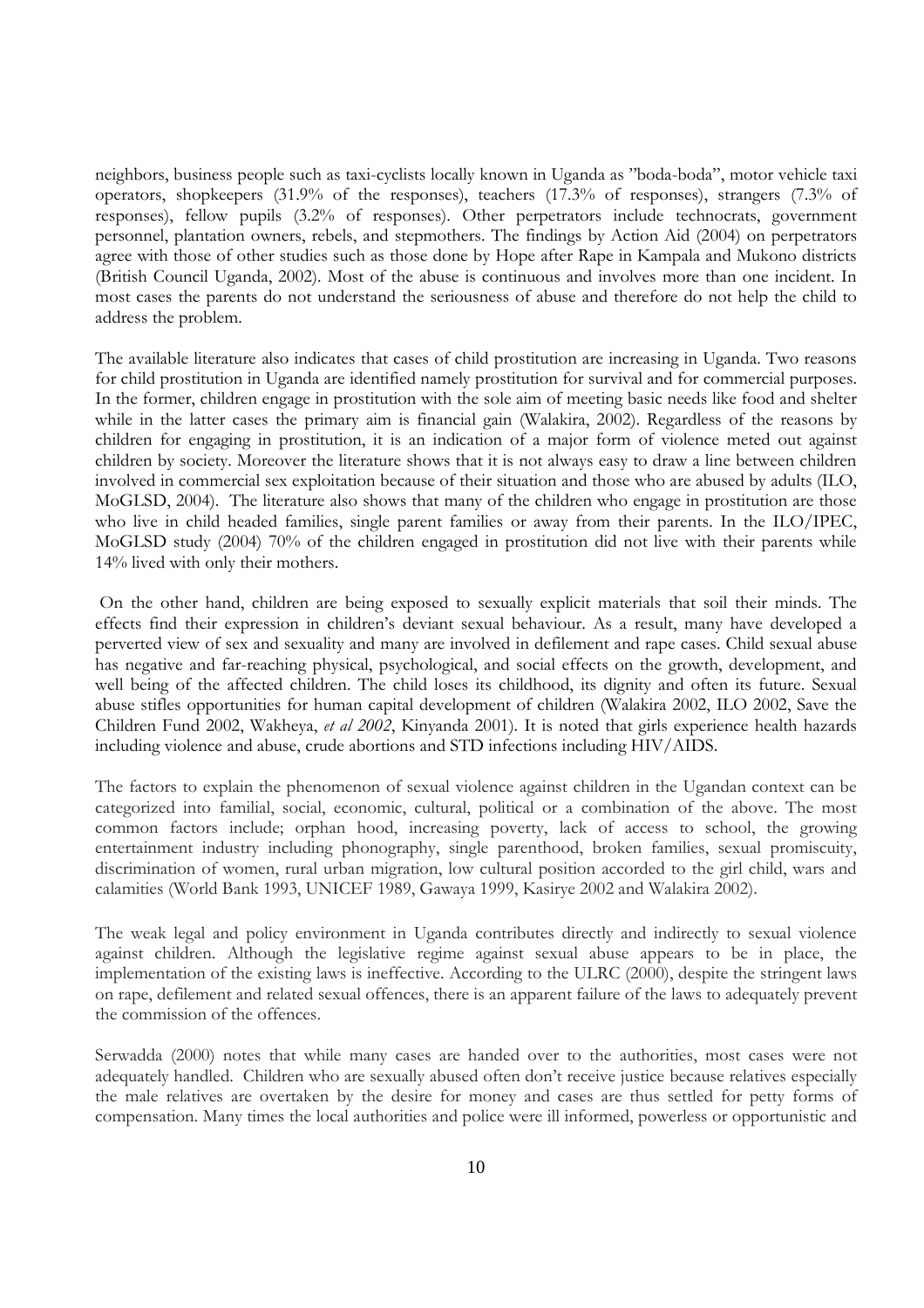mishandle the cases. Nyonyintono and Yiga (1994), also note that the legal process in itself is cumbersome and intimidating due to the complicated procedures for preserving evidence and the process of law and redress. Victims often lost heart and opted to settle out of court.

In addition the manner in which evidence is addressed also intimidates the children especially with the issue of cross-examination. A situation analysis conducted by Hope after Rape in Kampala district 1999- 2000 indicated that in spite of defilement being highly reported, of 211cases reported to the police, only 68 are taken to court. The reasons for this are the lack of follow up by the victims, out of court settlements and insufficient evidence. The ULRC (2000) identified an upsurge in violence and aggression, ignorance of the law, procedures for gathering evidence, conflict between culture and law especially with respect to age of consent to sexual intercourse and cultures that encourage early marriage as some of the factors responsible for the ineffective implementation of legislation. The inability to implement the law encourages perpetrators to continue with abuse.

Apparently, there is no specific law that ensures the protection families and witnesses, individuals and organisations from intimidation and retaliation in respect of pursuit of justice in defense of child victims. However, some NGOs like Hope After Rape provide protection services to child victims of defilement where they give custody to children while their cases are under investigations. In some cases, relatives of these child victims keep the children while their cases are handled to ensure safety. In addition, NGOs such as UYDEL undertake interventions in providing services to child victims, for example they provide psychosocial counseling and other support services to children rescued from prostitution. Take for instance in year 2004, UYDEL provided counseling to a total of 1560 children (639 boys, 921 girls) involved in sex exploitation or child prostitution.

## 1.2 THE LEGAL AND POLICY FRAMEWORK ON VIOLENCE AGAINST CHILDREN

Uganda is a signatory to many international instruments put in place to safeguard the rights and welfare of children, including protection from any form of harm or violence whether physical, sexual or otherwise. Some of the instruments ratified include the Convention on the Rights of the Child (CRC), the African Charter on the Rights and Welfare of the Child (ACRWC). The outline below shows various legal and policy milestones Uganda has achieved, which are in essence, a demonstration to her commitment to promote the rights and welfare of the child.

- o In 1990 the UNCRC and the AU Charter on the Rights and Welfare of the Child in 1992 was ratified by the Government of Uganda (GoU). The ACRWC outlaws child abuse and torture in article 16. Article 17 of the same charter protects children in the juvenile justice systems against any form of violence or infringement of their rights.
- o In 1993 the National Council for Children (NCC) was established to co-ordinate ministries, donors, and NGOs on children's issues.
- o In 1996 the Children Statute which after revision became the Children's Act, Cap. 59 (2000) was enacted
- o Uganda ratified ILO convention 182 on Worst Forms of Child Labour, which protects children against sexual exploitation.
- o The Penal Code Act Cap 120 states that any person who has sexual intercourse with a girl under the age of eighteen years is guilty of an offence and is liable to suffer death.
- o The Children Act, cap 59: Besides the sections on the rights of the child, the Act mandates Local Councils (LCs) from village to district level to promote the welfare of children. Section 10 creates a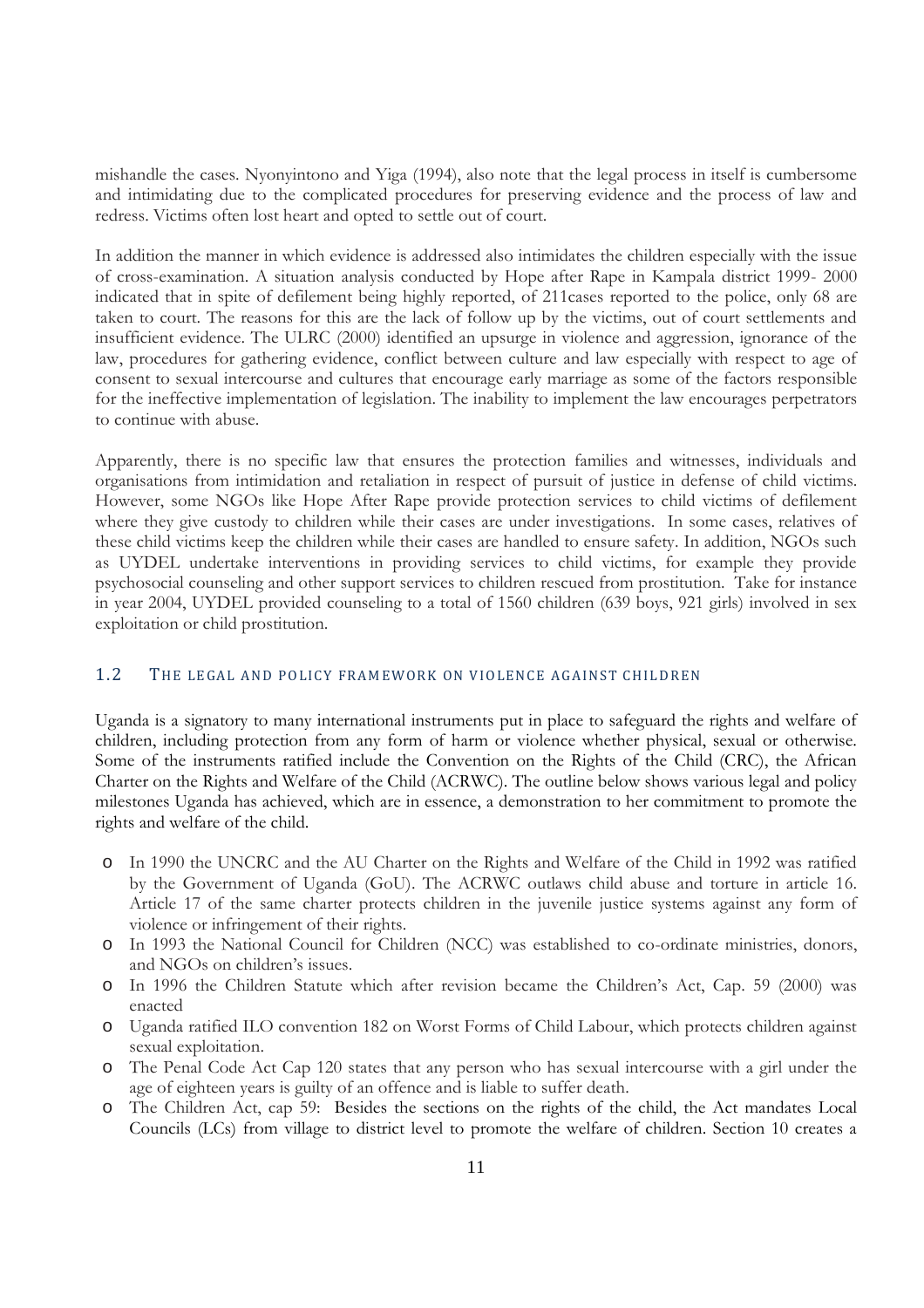position of the 'Secretary for Children Affairs' who must be a member of the LC. The LC has a duty to take care of children in need of care and to report infringement of the rights of children.

o In 1997, the Universal Primary Education (UPE) Programme was declared. A response to Articles 28 and 29 of UNCRC on education. This enhances child protection since children become aware of their rights and get information on issues that affect their well being.

#### 1.2.1 OTHER INTERVENTIONS BY DIFFERENT STAKEHOLDERS AND GOVERNMENT IN THE AREA OF CHILD PROTECTION

- o Uganda Police Force established the Family Protection Unit within the force to handle cases of violence against children. Presence of a special unit for children helps the children to have cases handled fast.
- o Proceedings in court are held in camera and the media is therefore prohibited from publicizing court proceedings concerning children (Section 16 (1) (b) Children Act (Cap 59). This thus ensures the privacy of child victims and the protection of their identity.
- o The National Council for Children is in the process of setting up a databank on child abuse and exploitation. This will inform stakeholders in the fight against child abuse on cases and magnitude and thus plan on ways of handling the situation.
- o NGOs have continued with their work on child welfare and protection through advocacy, implementation of the Children Act Cap 59 and awareness raising. These NGOs include ANPPCAN, Save the Children Uganda, World Vision, and UCRNN.
- Rehabilitation programs for sexually abused and exploited children by NGOs such as SAP and HAR. SAP is training girls in one of the slums in Kampala in activities such as hair dressing, HIV/AIDS sensitization, training in life skills and counseling. These activities are aimed at reducing situations that expose them to child abuse.
- o FIDA and the Legal Aid Clinic (LAC) provide legal representation to children. FIDA looks at issues of the sexually abused child while LAC provides juvenile justice to children of petty offences and those charged with sexual offences.
- o The Penal Code Act was amended in 1990 to include additional punishment in order to safeguard children from sexual abuse and exploitation. However, there is a Bill that seeks to define defilement to include both boys and girls and to reduce hearing from High Court to Magistrate Grade 1 – yet to be passed. This is different from the proposed law on sexual offences by The Uganda Law Reform Commission – which is more comprehensive than the Bill.
- o Uganda's Law Reform Commission has also drafted a new Sexual Offences Bill.
- o Save the Children and other civil society organizations have made careful analysis of Uganda's Poverty Reduction Paper (the PEAP) from a child rights perspective. This analysis was valuable in informing the revised PEAP.
- o UNICEF is currently supporting the Girl Child education under the Girls Education Movement (GEM). This is creating more opportunities for girls to access education.
- o Recognizing the difficulties of ensuring justice for sexually abused children in the absence of evidence of age, government must hasten the revitalization of birth registration systems throughout the country and ensure that all children are given birth certificates at birth. This will be instrumental in dealing with difficulties associated with evidence regarding the age of the child in the prosecution of defilement cases.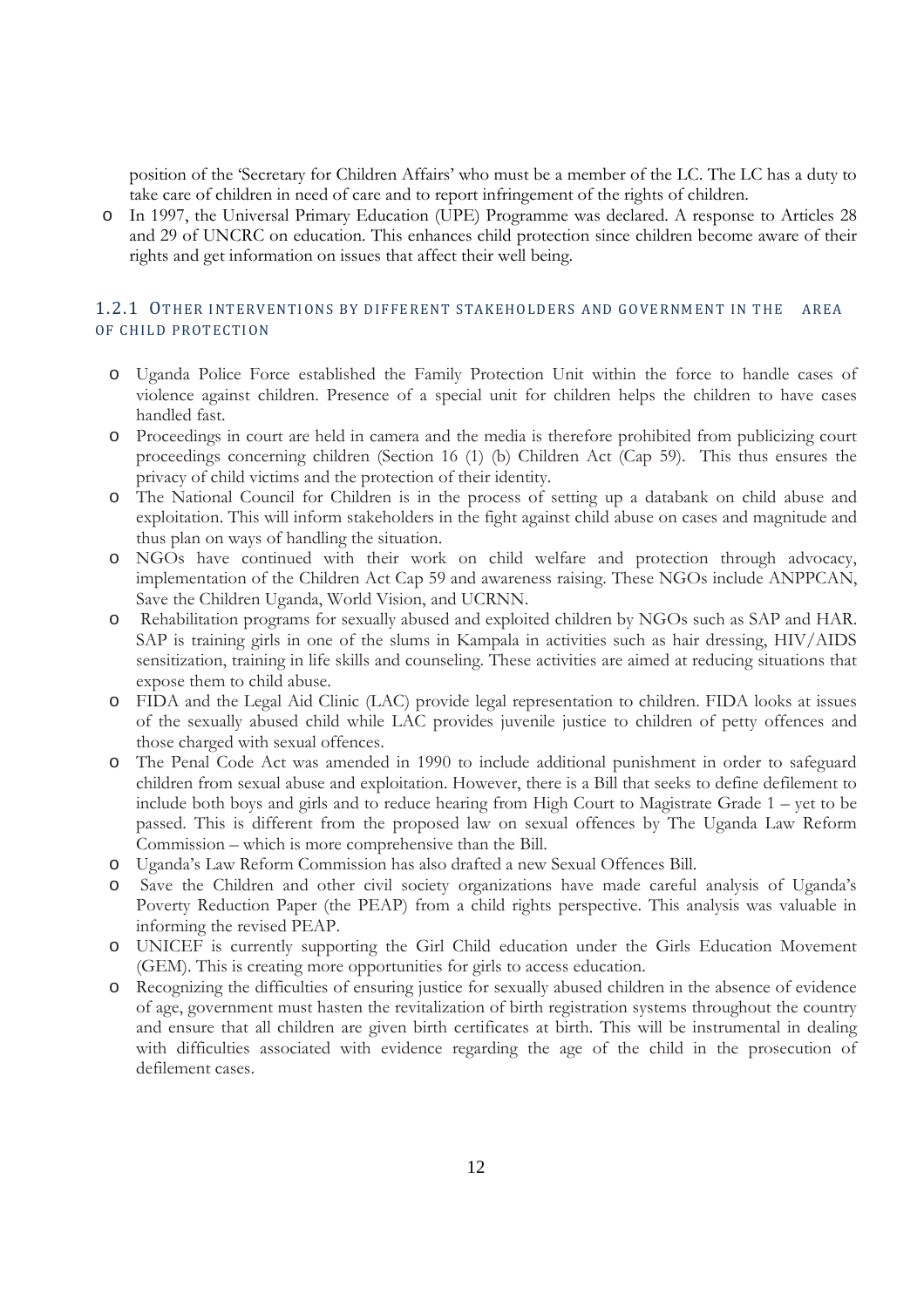#### 1.3 PROJECT DESCRIPTION

The Child Protection Project was a collaboration project between Uganda Youth Development Link (UYDEL) and the Child and Family Protection Unit (CFPU) of the Uganda Police Force. This project was implemented with support from the OAK Foundation. The project sought to contribute to the creation of an environment that recognizes, promotes and protects children's rights through promotion of resilience and child friendly services in the districts of Kampala, Mukono and Kalangala. The core project areas were awareness raising, capacity building and livelihood skills building. The primary target beneficiaries were children below 18 years who have been abused or are at risk of abuse and exploitation while the secondary beneficiaries were Police and law enforcement officers, parents, teachers, community workers, local leaders and other community members in general.

#### 1.3.1 PROJECT GOAL

Creating an environment that recognizes, promotes and protects children's rights through promotion of resilience and child friendly services in the districts of Kampala, Mukono and Kalangala

#### 1.3.2 OBJECTIVES OF THE PROJECT

- i. To build the capacities of 60 police and law enforcement officers (20 per district) on the provision of child friendly services to handle child protection matters and to effectively promote resilience in the care and rehabilitation of sexually abused and exploited children.
- ii. To enhance the protection of 600 children from abuse through sensitization of community networks (parent support groups, peer to peer networks, religious leaders, local leaders, NGOs and CBOs) on the rights of children and child issues.
- iii. To enhance child participation in the promotion of children's rights and to empower 120 child survivors of sexual abuse and exploitation by providing them with apprenticeship opportunities and training.

#### 1.3.3 EXPECTED OUTCOMES OF THE PROJECT

- o 60 police and law enforcement officers trained in child friendly approaches and to promote resilience while managing child sexual abuse and exploitation cases.600 copies of advocacy/ IEC materials produced and disseminated to sensitize communities about child sexual abuse and exploitation and protection of children in general.
- o 20 new child right clubs established and 19 strengthened in Kampala, Mukono and Kalangala to support children empowerment and participation in the protection of themselves.60 children trained in street Smart took kit, which supports them in the development of street business to support themselves and their families
- o Increased awareness and information about child sexual abuse, child rights, child friendly approaches/services and promotion of resilience in a wider community.
- o Communities empowered to protect children from abuse and exploitation
- o A strong, integrated, and sustainable community based social protection system created to protect children from violence, abuse and exploitation through community social protection networks formed by parents, local leaders, civil society Organizations ( CSO) and children themselves.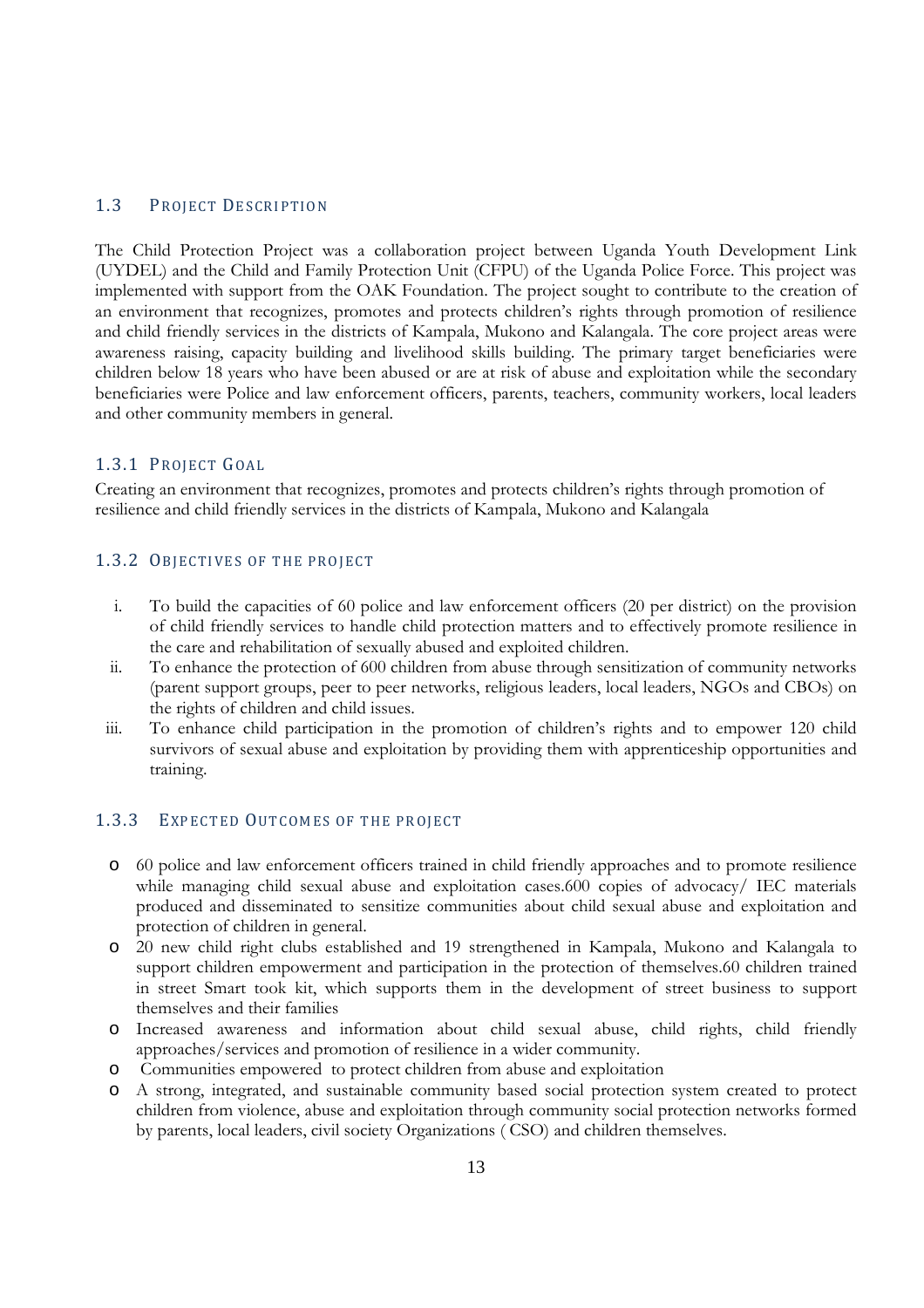o Children empowered with skills to cope with difficult situations and to make informed decisions about their lives.

### 2 PURPOSE OF THE EVALUATION

The over all goal of this evaluation was to examine the contribution of the project to the protection of children from abuse, particularly sexual abuse to help chart a way forward for implementation of similar activities in future.

### 2.1 SPECIFIC OBIECTIVES

More specifically, the evaluation sought to:

- Assess the extent to which the project objectives have been achieved and determine the impact it has created on the target population.
- Assess the relevancy, effectiveness and efficiency regarding design monitoring and implementation and monitoring approaches of the project in addressing child protection issues.
- Examine the different options for sustainability of the project and explore the capacities of stakeholders involved to sustain the child protection initiatives in the communities and to extend the same services to other underserved areas.
- Document challenges, lessons learnt and suggest viable recommendations to guide future interventions

#### 3 METHODOLOGICAL APPROACH

Owing to the information requirements as suggested by the evaluation objectives, this study employed predominantly qualitative techniques in the collection, analysis and presentation of the study findings. Desk review of the original project documents such as progress reports, work plans, monitoring reports, and training reports was done in the initial stages of the evaluation exercise. This review facilitated the development of a checklist of issues/interview guides for use during fieldwork.

Different stakeholders and categories of people that have been actively involved implementation of the project were then engaged in discussions in relation to the project by the evaluation team. These were purposively selected from the three districts (Kampala, Mukono and Kalangala) where the project was implemented. The categories of people involved included; UYDEL staff, police officers from the CFPU, opinion leaders, members of parent support groups, Local Council Officials, patrons of child link clubs, and the local community members including children involved in Child Link Clubs and apprenticeship training. This method helped in generating a common understanding of the outputs and impacts of the interventions both in the short and long term, existing gaps in implementation, and strengths and weaknesses embedded in the interventions.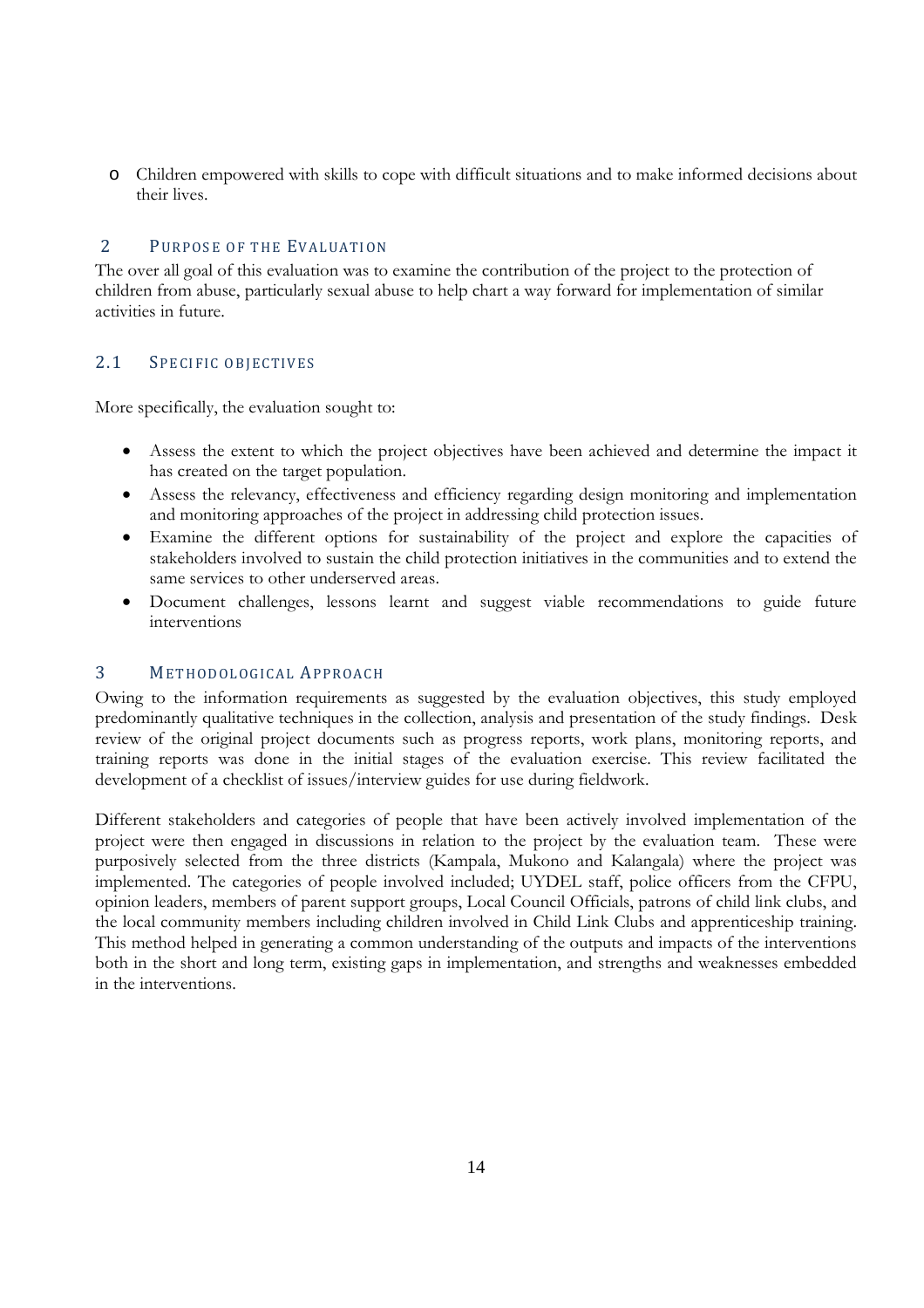## 3.1 DATA ANALYSIS AND REPORT WRITING

The analysis of data was preceded by careful recording of all the raw data from interviews and developing transcripts. Data cleaning, editing and coding was done before analysis. Data was analyzed mainly using the following techniques:

Content Analysis/Thematic Analysis: This involved identifying and isolating the major themes, meanings, common explanations, patterns, trends and understandings in the respondents' responses. Using content analysis, the Consultant transcribed all the recorded interviews and read all the written ones. All the interviews were coded, which means that they were subjected to a 'dense' reading during which various issues and patterns of thinking were identified and labeled.

Textual Analysis: This was used to extract information from documents. It, therefore, complemented the information that was collected from the evaluation participants using the interview approach.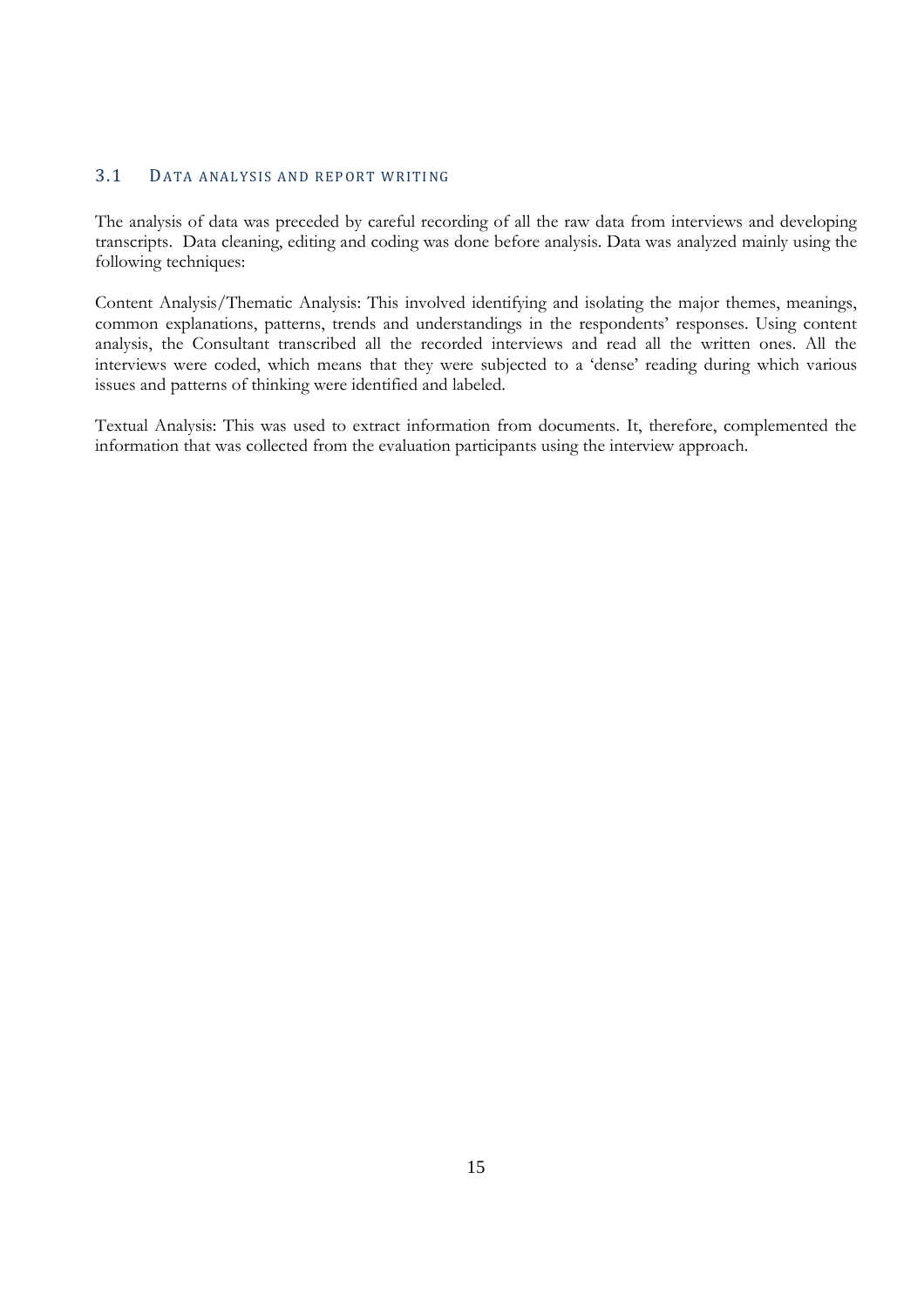### 4 FINDINGS OF THE EVALUATION

This section presents finding of the evaluation. The findings are categorized according to themes drawn from the evaluation objectives. Narratives/voices of study participants have been cited to substantiate the arguments and key observations of the evaluation team.

### 4.1 CAPACITY BUILDING FOR POLICE LAW ENFORCEMENT OFFICERS

The evaluation team revealed that commendable efforts were made by UYDEL in building the capacity of law enforcement officers on child rights and child protection issues. Capacity building workshops for Police and Law Enforcement Officers were held in the Districts of Kampala, Kalangala and Mukono. The approach used was open discussions, debates and presentations to the subject of child friendly approaches in child protection. Overall, 61 police and law enforcement officers were trained in child friendly approaches in child protection and handling child abuse cases, and equipped with skills and knowledge on their role in child protection

Overall, there appeared to be improvement in the perception of community towards the role of the police, and handling of cases involving children by the Child and Family Protection Unit (CFPU) as well as a conspicuous increase in the willingness of communities to report cases of child abuse, particularly sexual abuse. This is captured in the following remarks made the evaluation participants:

*UYDEL has also built the capacity of the CFPU and other law enforcement officers in child friendly approaches of handling child abuse cases. This has dispelled the fear of reporting child abuse cases by children and their parents. We are now able to counsel abused children to the extent that they develop the confidence to talk to us. The community now welcomes the police and we summon instead of merely arresting children. We are more interested in reconciling than merely arresting caretakers who abuse children except for sexual abuse.*

*UYDEL has also trained us on how to handle abused children and children in conflict with the law. Children these days come to us to report child abuse cases. Parent Support Groups, Local Councils and UYDEL Volunteers have been very helpful they help in the identification of victims and offenders*

*UYDEL has also given to us advocacy materials, particularly posters geared toward promotion of child rights and prevention of abuse. This has helped the CFPU in pursuance of its mission, which is to: "create a peaceful environment to see to it that the rights of children are not abused".*

There is still however, a need to build the capacity of the CFPU in counseling and rehabilitation of victims of sexual abuse and other children in conflict with the law. The capacity of the police to gather evidence to speed up cases of children needs augmentation. The transfer of trained police officers to other areas outside the project area is also a threat to the sustainability of this activity. In addition there are no facilities to allow for privacy during counseling sessions with children, which ultimately affect their response.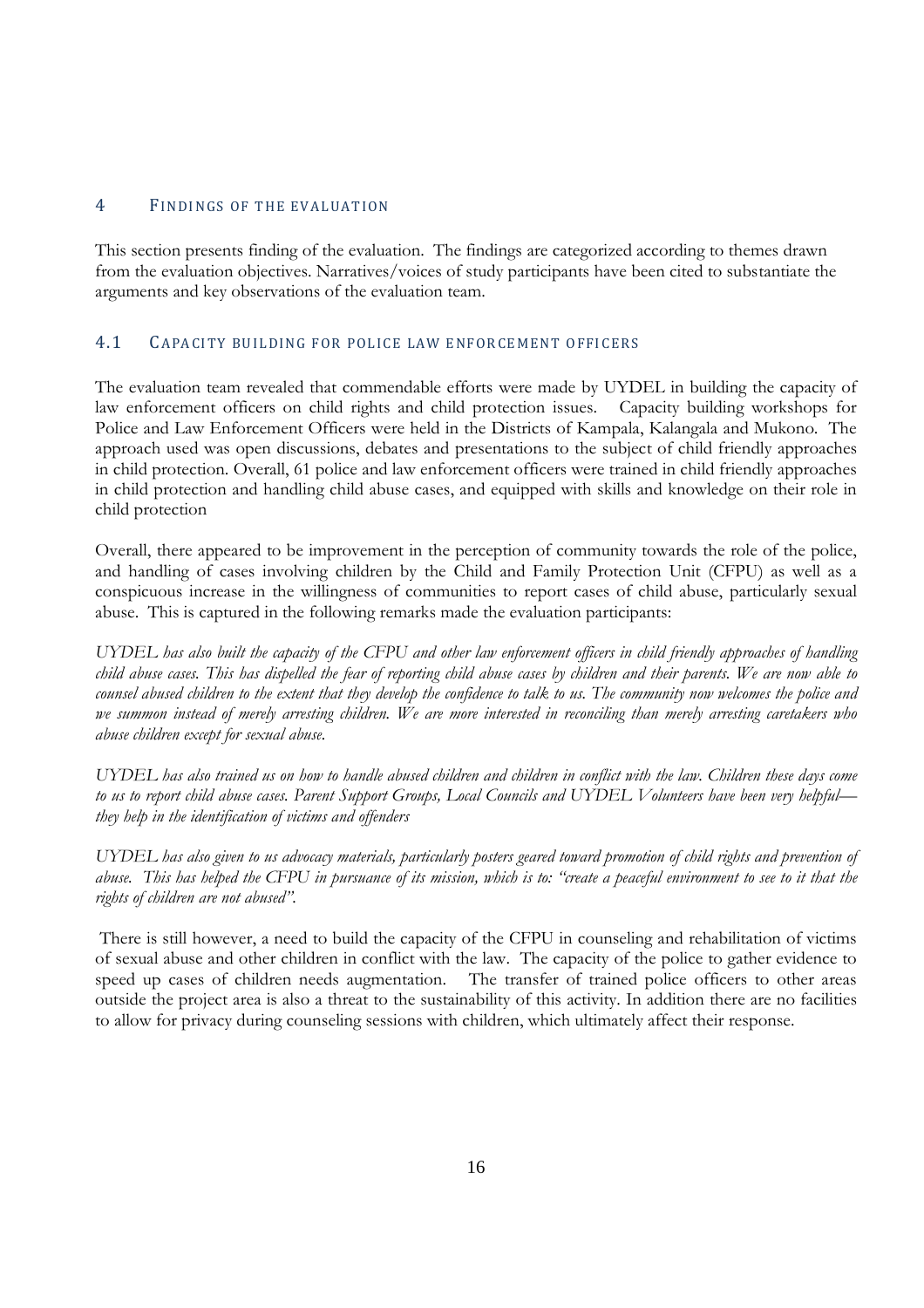#### 4.2 CHILD PROTECTION INITIATIVES

The second objective of the project was to enhance protection of 600 children from abuse through sensitization of community networks on child rights and child protection issues. The evaluation revealed that a range of initiatives were employed to this effect. These included: Formation/strengthening of Parent Support Groups; formation/strengthening of school based Child Link clubs; and training of duty bearers such as teachers, local leaders and law enforcement officers on the rights of children and protection of children from sexual abuse.

#### 4.2.1 CAPACITY BUILDING FOR OTHER DUTY BEARERS

In an effort to create a create a protective environment where the rights of children are recognized and protected, capacity building targeted trainings for parents, teachers, NGOs/CBOS, local leaders and religious leaders were carried in the all the three districts in which the project was implemented. Overall, 105 parents, 31 local and religious leaders and 47 teachers/NGO workers were trained in child protection issues. This was done by UYDEL in collaboration with the police, specifically, the Child and Family Protection Unit. This has equipped the duty bearers with skills to effectively handle child protection issues in a friendly manner and to promote resilience among children to protect themselves from abuse.

Reportedly, the capacity building for the duty bearer has contributed to the building of a social protection network that protects children from abuse and neglect. Community awareness on the problem of child abuse and neglect has also greatly improved. From the interviews held with the CFPU Policemen, the evaluation team established that the perception of the public about the Child and Family Protection Unit of the Police has tremendously improved following the support offered by UYDEL.

#### 4.2.2 FORMATION OF PARENT SUPPORT GROUPS (PSGS)

Overall, 19 Parent Support Groups (PSGs) have reportedly been formed in the three project districts; seven (7) in Kampala, 6 in Kalangala and other six (6) in Mukono. Under this initiative community members reportedly work with other duty bearers to augment child protection efforts and support families with child protection problems. Training in children protection issues, particularly child rights and Child Sexual Abuse (CSA) was extended to members of the PGS by UYDEL in collaboration with police and law enforcement officers. Because of their proximity to communities, members of the parent support groups are in position to identify and report cases of child abuse or provide appropriate referral for abused children. This is succinctly captured in the following remarks by some of the members of the PSGs who participate in the evaluation:

*We were also encouraged to form a parent support group. This is a voluntary group of parents with an aim of protecting and safe guarding children from abuse. Our group currently has about 20 members. We follow upon cases of abused children reported to police to ensure that victims get justice. Abused children also report cases to us and we help them forward the cases to enforcement agencies.*

*As a parent support group, we identify abused children and register them with UYDEL. We also counsel abused children and report cases of abuse to the police and/or local council. The police and local council in turn work with us to ensure that cases of abuse are resolved*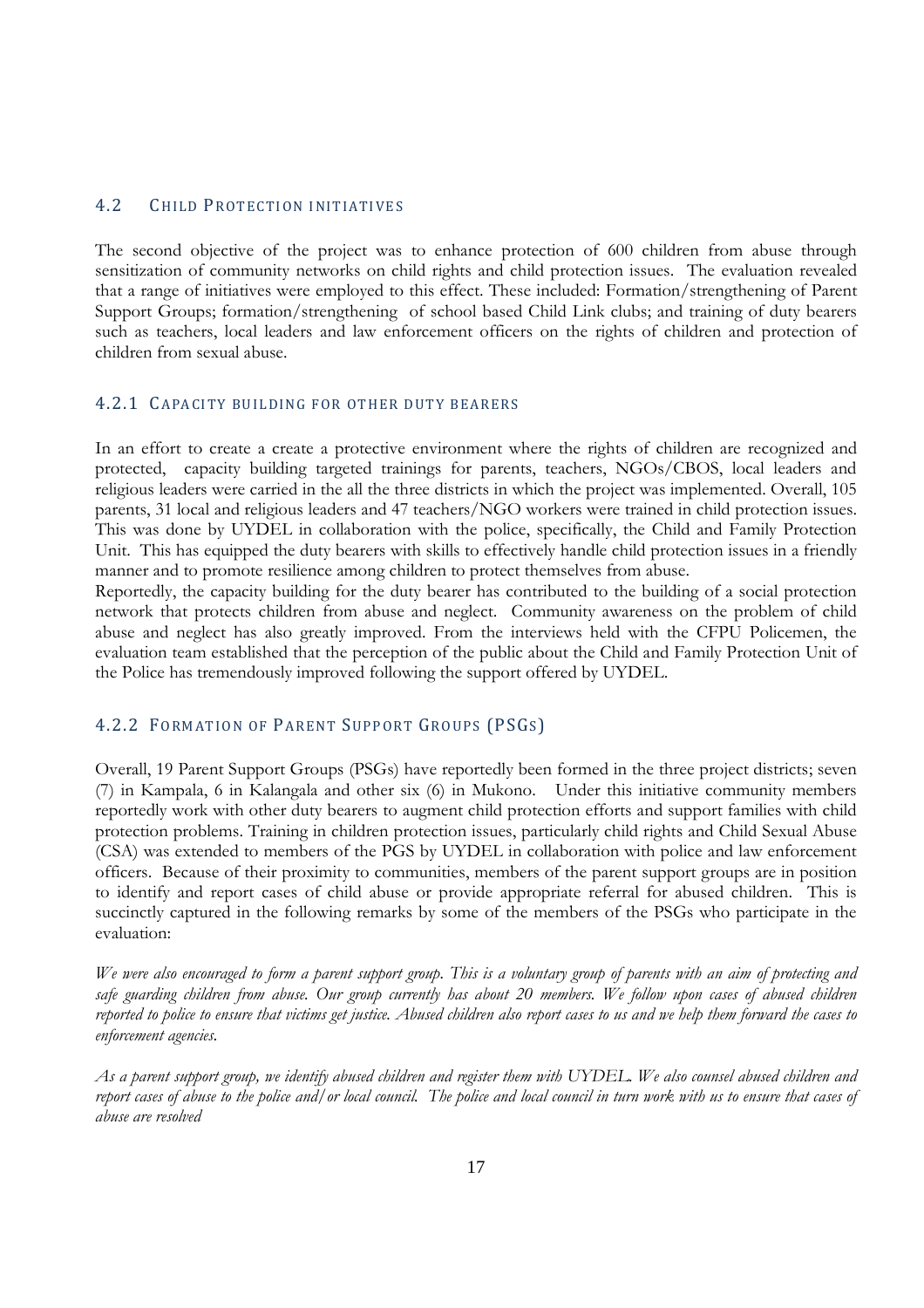*Our work entails mainly giving support, counseling and guidance to parents and children affected by child protection problems such as sexual abuse. In most cases we go out to visit the families within their communities. In addition, we refer cases to relevant duty bearers, most importantly the police and UYDEL. Some times the CFPU also get referrals from us.*

During the Focus Group Discussions (FGDs) held with parents, the evaluation revealed that some support groups, with support from UYDEL, Police Child Protection Officers and local leaders have been able to organize and hold community education seminars within their localities. Reportedly, a total of 10 community sensitization seminars were conducted in Mukono and 06 in each of the other two districts, to sensitize community members about children rights, positive parenting skills and child protection issues. The evaluation revealed that, this has increased the awareness and knowledge of the communities on issues of child abuse and a lot of cases are being reported to UYDEL and the CFPU.

*We have been sensitized and educated on child rights and child abuse by UYDEL. Police officers and other law enforcement officers also attend our community education programmes and train us in child rights and handling of child abuse cases. As a result our working relationship with the police has greatly improved as a result of UYDEL's intervention.*

*As a result of the community education seminars, parents have developed the concern about abused children and are now being able to identify abused children, report to the Local Council, and in case the situation is not resolved, they do report to the Child and Family Protection Unit of the Police*

Paradoxically, the evaluation revealed the need for intensification and scaling up of community education and awareness raising activities on child rights and protection especially in the remote area. The interventions need to be fairly spread within the districts so that more people appreciate the need for safe guarding and protection of children from abuse. This will improve the handling of cases needs to improve right from the community where cases emerge and where they can be buried, where children rights are sacrificed at the alter of materialism. There has hardly been any sensitization in the remote islands of Mukono; and the numerous distant Islands in Kalangala.

#### 4.2.3 ADVOCACY MATERIALS

Discussions with the project management team revealed that different IEC materials were produced and disseminated to sensitize communities about child sexual abuse and exploitation and protection of children in general. These included; 1,500 brochures on "the truth about Child Sexual Abuse and how to promote resilience" and 2,857 posters on "Say No to Sexual Abuse, Child Sacrifice and severe beating is harmful to a child's life". These have supplemented awareness workshops and community meetings in disseminating vital messages to communities on child rights, child sexual abuse and child protection issues including promotion of resilience. Reportedly, nearly all the IEC materials have been disseminated, although it has been noted that these are not enough in relation to the importance of the work the organization and the project is doing.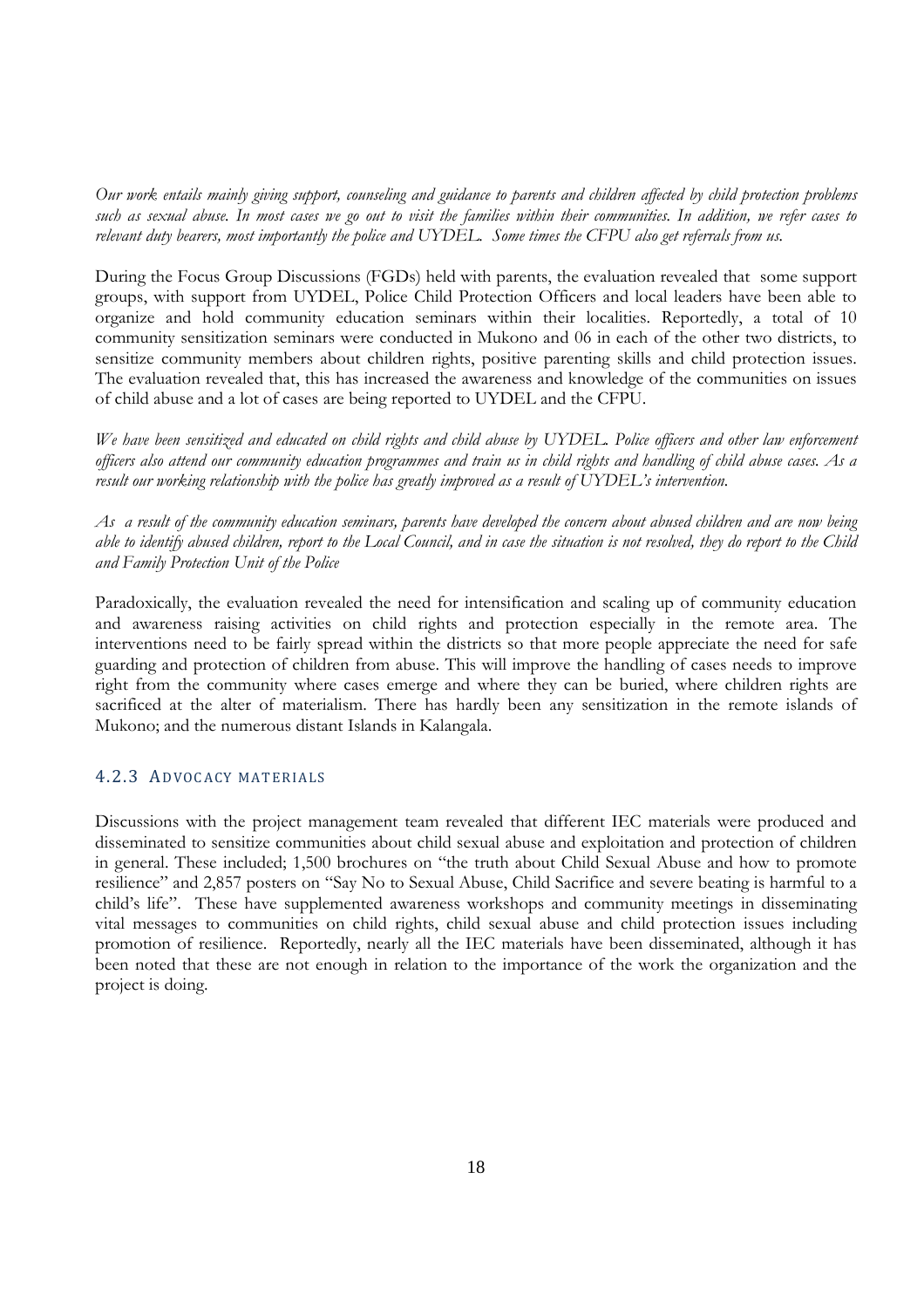#### 4.3 CHILD PARTICIPATION

The third objective of this project was to enhance child participation in promotion of children's rights and empower 100 children with livelihood skills to cope with after effects of abuse, and effectively deal with situations that could lead to further abuse/exploitation. Activities in this regard included provision of access to life skills, promotion of peer education networks (for in and out of school children), life planning skills training (street smart) and apprenticeship opportunities and vocational skills training to abused children or children at the risk of abuse. Children (in and out of school) also participated in activities of the project as peer educators. They were trained on children rights and other child protection issues, given information on how to help their peers and report cases of abuse. This illuminated in the discussion below:

#### 4.3.1 CHILD LINK CLUBS AND PEER-TO-PEER NETWORKS

Evidence from the evaluation reveals that in addition to training teachers in child rights and child protection issues, UYDEL facilitated the formation of Child Link clubs in different schools in the three project districts. Overall, 24 Child link clubs- 10 in Kampala, 10 in Mukono and 4 in Kalangala have been formed/strengthened in the different schools. The objective of these clubs is to educate children on their rights while at the same time giving children an opportunity to discuss their own experiences and opinions on child rights They also share information among themselves. Through the clubs children participate in advocacy and awareness creation activities. They develop and make presentations on issues affecting children through poems, plays, drama and songs to illustrate the everyday challenges they face with support from club patrons (these are teachers who were trained by the project in children rights), and UYDEL project staff.

Many children have joined the clubs as members a result of sensitization and the interest they have in participating in issues that affect them. On average, these clubs consist of 30-35 members, drawn from different classes. These clubs carry out sensitization on the issues of child defilements, child abuse and child labour to there peers. These clubs have also been used by UYDEL as an avenue to teach school going children about child rights and child protection issues.

Similarly, the evaluation team revealed that 49 out-of-school children in the districts of operation (17 in Kampala, 16 in Mukono and 16 in Kalangala) have been trained as peer educators and provided information on children rights, life skills and child protection issues to pass on to fellow children who they interact with in the communities and at UYDEL drop-in-centers and 2 out of school children clubs were formed in Kampala and Mukono drop-in-centers and they lead group counseling sessions held at drop-in-centers every Saturday.

The evaluation team revealed however, there is limitation in time for the activities of the Child Link Clubs due to tight schedules at school. There is also need for support materials and sustainability of the clubs, including their institutionalization within the school activities. At the same time, some teachers lack the requisite capacity and will to offer the necessary support to children to participate in their clubs. It is the consultant's belief that improved understanding of child protection issues and child rights among Head teachers and school staff is crucial for the institutionalization of Child Link Clubs within the school structures. The manner in which clubs in schools are introduced matters in terms of eliciting support from the school administration. There is also need to encourage positive interaction between the school administration and Child Link Clubs. This requires UYDEL to organize more sensitization workshops with teachers in schools were these clubs operate. Alternatively, more teachers from a single school should be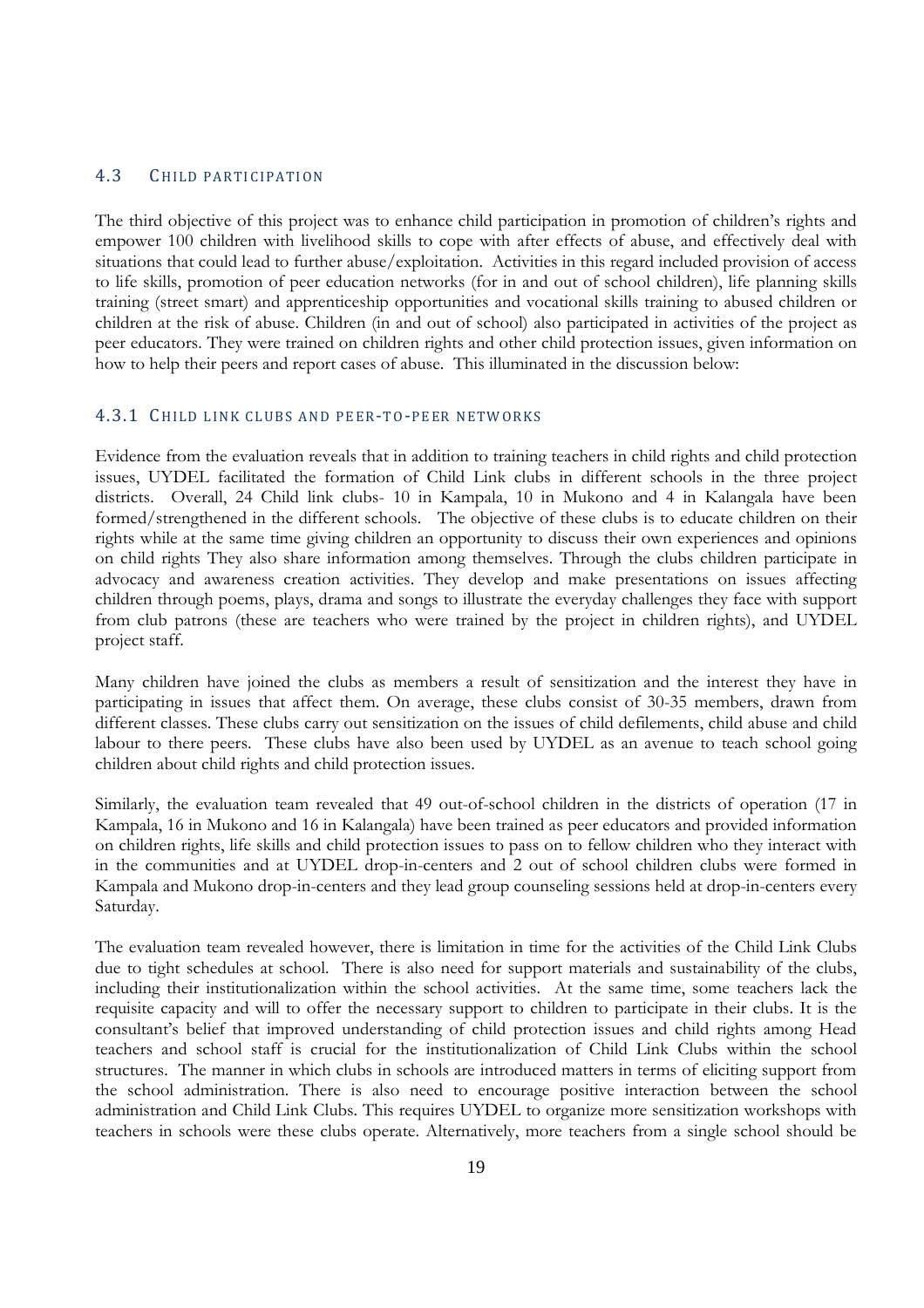trained in facilitation of the club in order to create a pool of potential club facilitators. Clubs should also work closely with school administrations in terms of informing the latter of their planned activities, and clubs need to get more exposure by sharing ideas with other clubs/groups.

Resource mobilization can also be an integral part of improving the impact of the clubs. The clubs can participate in income generating activities such as poultry farming to enable them get funds to expand their activities. Ownership of the clubs by the schools is more likely to ensure long-term sustainability of the clubs than is the case at the moment. At present, except in a few schools, Head Teachers are not involved in the operations of the Clubs. In this case, the process of introduction of the clubs matters.

#### 4.3.2 APPRENTICESHIP AND SKILLS TRAINING

UYDEL has made commendable efforts in establishing support programs for abused children or children at the risk of abuse (street girls, working girls, HIV/AIDS orphans) through provision of access to life skills, and apprenticeship and skills training. Most of the trained children are identified by the local leaders and Parent Support Groups while others are either referred by their peers or come by themselves to seek assistance at UYDEL centers.

The evaluation revealed that 260 children have been supported to undertake vocational skills training in various trades, ranging from hairdressing to catering and mechanics. The majority of the children are trained at different UYDEL centers, while others are trained by local artisans within their communities. The evaluation team established that most of the Artisans are comfortable with the agreement they made with UYDEL and willing to continue with the partnership. All the children under the training of the Artisans were appreciative of the role performed by their trainers.

| <b>Skill</b>            | Kampala |     | Mukono |                              | Kalangala |    | Total |
|-------------------------|---------|-----|--------|------------------------------|-----------|----|-------|
|                         | M       | F   | M      | F                            | M         | F  |       |
| Welding                 | 28      | 01  |        |                              |           |    | 29    |
| Electronics             | 21      | 08  |        |                              |           |    | 29    |
| Motor vehicle mechanics |         |     | 07     |                              | 05        |    | 12    |
| Motor bike mechanics    | 02      |     | 04     | $\overline{\phantom{a}}$     |           |    | 06    |
| Hairdressing            |         | 56  |        | 45                           |           | 03 | 104   |
| Tailoring               |         | 45  |        | 28                           |           | 02 | 75    |
| Catering                |         | 02  |        | -                            |           |    | 02    |
| Plumbing                |         | 03  |        | $\qquad \qquad \blacksquare$ |           |    | 03    |
| Totals                  | 51      | 115 | 11     | 73                           | 05        | 05 | 260   |

| Table1: Summary of children who have been trained |  |
|---------------------------------------------------|--|
|---------------------------------------------------|--|

**Source: UYDEL (CBCPP) Records, December <sup>2007</sup>**

Upon completion of training, children are given start up kits depending on the trade in which training is provided. For example, children who complete training in hairdressing are given hand hair dryers while those who complete training in tailoring are given sewing machines.

Through life and vocational skills training, children are equipped with employable skills and empowered and to start own small scale enterprises to earn incomes in safer ways. Discussions with some of the children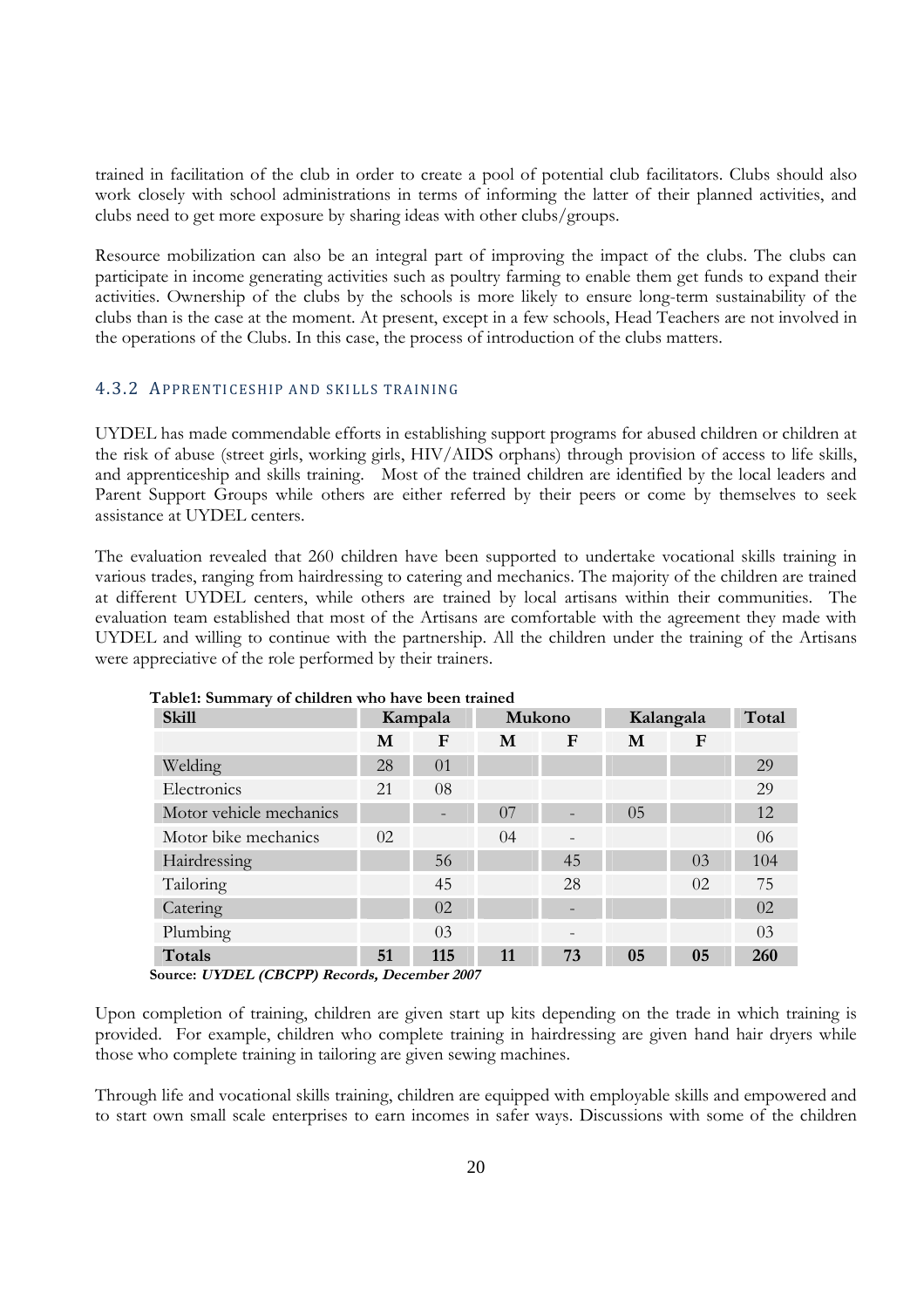who have completed training in different trades revealed that many have been able to apply the acquired skills, with varying degree, to improve their lives and sustain themselves through self-employment or by getting employed by other people in their respective areas of training. This has enhanced the youths' livelihood and reduced their vulnerability to abuse and sexual exploitation. This is reflected in the remarks made by some of the evaluation participants and the case study below:

*"The skills I acquired helped me get a job, and although I still earn very little, I can deal with my own problems" (Female trained youth, Mukono)*

*"Immediately after training, I was contacted by a local saloon to start working for them, because they knew I had acquired the skills in braiding and plaiting" (Female trained youth, Mpererwe, Kampala)*

#### **Case study 1**

**Nakazi Sarah is a sixteen year old orphan. She lost both her parents when she was an infant. She has since been staying with her guardian (Grand mother). She dropped out school (at primary seven) in 2006, because her grand mother could no longer afford to pay for her school fees and meet costs of other scholastic materials. Asked whether she knew UYDEL, she said "I know UYDEL as an organization that helps hopeless and helpless children such as school drop outs, Orphans, and children Living with HIV/AIDS (CLWHA)"**

**She says that she was introduced to UYDEL by his brother who is a friend to one of UYDEL'S Community mobiliser in Mukono. She trained in tailoring under the UYDEL child Protection project and was passed out in June 2007. According to her, the training took three months. After training, she says, she was given a sewing machine as a start up tool. Asked how the training has helped her, she said: "I have benefited a lot. Since completing the training, I have used the skills I acquired and the sewing machine that was given to me to raise some money one my own.**

**On average I can earn 2000 a day. To me this is better than earning money through despicable means such as having to extend sexual favors to men in return for money. This is dangerous because it can lead to early pregnancy, and contraction of HIV"**

**Asked about the challenges she has encountered since completion of training, she laughed, rather shyly and said "I am yet to find a good place where I can get in contact with so many customers. The cost of rent for my current place of work is ruinously high".**

Discussions revealed that street smart<sup>2</sup> life planning skills workshops (10 modular training for 123 children; 63 in Mukono and 60 in Kampala) were also conducted for children benefiting from vocational skills training in Mukono & Kampala. Children were taught about risky behaviors, personalized risks, decision making, problem solving and goal setting skills to enable them think about their life goals and make better life choices once they graduate from their training. In addition, over 400 children have benefited from behavioural change sessions that are held at UYDEL centres every Saturday. These are three hour group counseling and learning sessions where children are taught their rights and responsibilities, how to protect

<sup>&</sup>lt;sup>2</sup> Street smart is a 10 modular behavioural change and life skills building intervention that teaches children/youth in difficult situations or those engaged in risky sexual behaviours how to regain their self esteem to make safe choices in life. These sessions encourage children value their lives, cope well with difficult situations by not engaging in risky sexual behaviours such as transactional sex that pose a risk to contracting HIV/AIDS.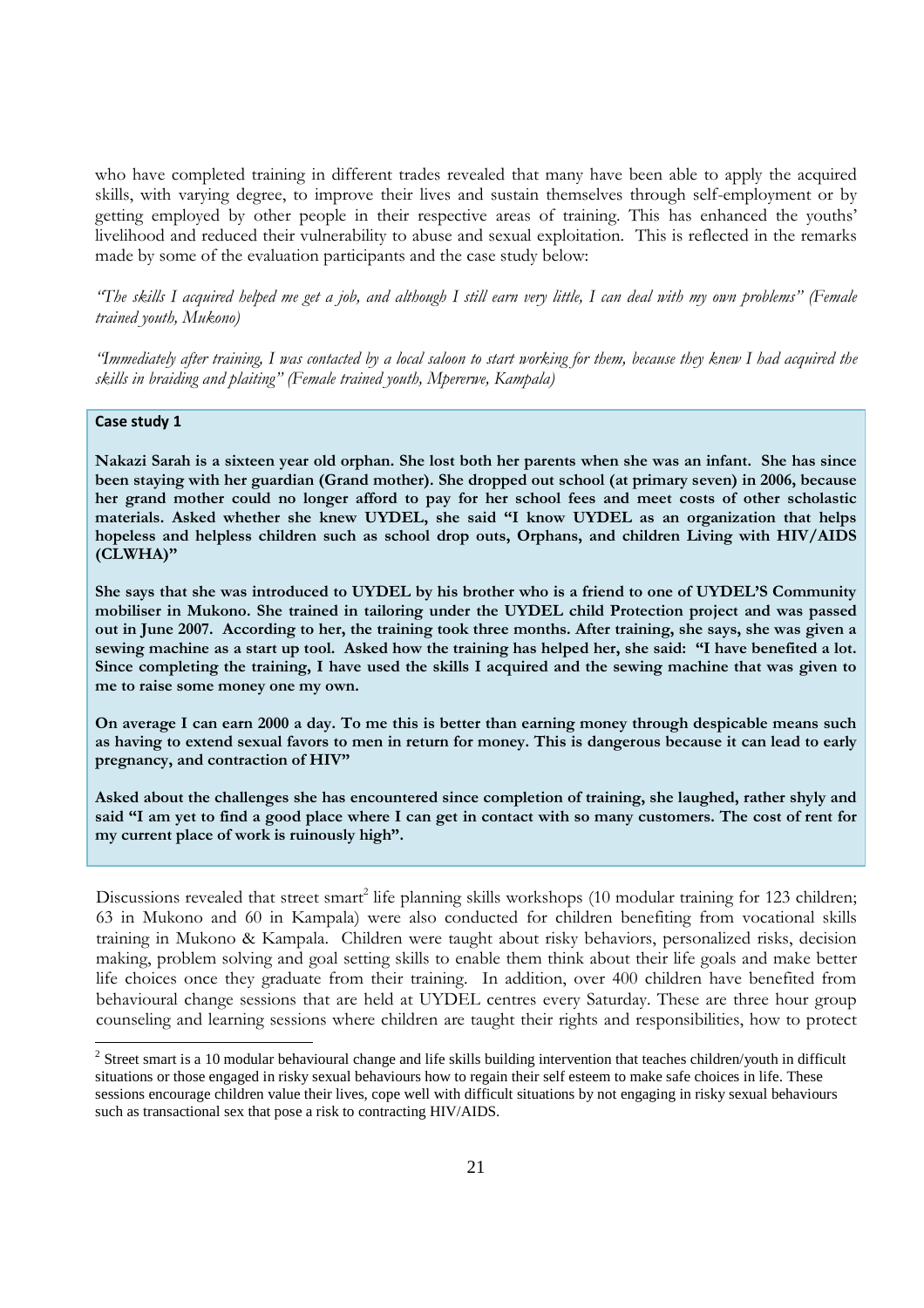themselves from abuse and what to do in case they face abuse. In addition, UYDEL social workers conduct individual counseling to abused children at the drop-in-centres and also support the CFPUs to do the same.

The following responses emerged from FGDs when children were asked about the different skills that have been taught to them by UYDEL:

o *They teach us livelihood skills* o *They teach us HIV/AIDS prevention* o *They teach us about child rights* o *They teach us about child abuse* o *They teach us self discipline and social skills* o *They also teach us about reproductive health*

These sessions have given the children confidence to share their life experiences for the benefit of their peers, restored their self esteem and also given them vital information to make better life choices. The children also participate in other activities organized at the drop-in cetres including music dance and drama, sports, youth camps and other recreation activities to enable them practice the life skills they are tought and also pass on protection messages to their peers. The project team has also been working closely with the CFPU to refer and counsel children who have been sexually abused and exploited and also those who are physically and emotionally abused. These have been instrumental in supporting abused children develop resilience to cope with traumatic abusive situations they had encountered.

## 4.4 RELEVANCE OF THE PROJECT INTERVENTIONS TO THE NEEDS AND SITUATION BEING **ADDRESSED**

Discussions during the evaluation revealed that the project interventions were relevant to the manifest and latent needs of the target districts as well as the situation being addressed. Issues of Child sexual abuse, perhaps even more than other types of abuse, require collaboration between and amongst the duty bearers and extensive awareness campaigns on child rights and child protection to communities, schools and community leaders; an approach that UYDEL employed in its intervention in all the three project districts. This has led to an increased awareness that the: "safety and wellbeing of children and young people is a responsibility shared by families, communities and other duty bearers". There is evidence to show that the project has to some extent led to creation Child-safe and child-friendly communities within the project districts. Commitment to the promotion of the safety and well-being of children has improved owing to increased community awareness.

The PSGs approach has been instrumental in increasing awareness on the rights of the child, child abuse, and child protection at the grass root level and challenge parents to report cases of child abuse. This approach represents a localized system of supporting child protection efforts and families with child protection problems. PSGs are known for reporting child rights violations, following up of cases involving children and directing affected children seeking legal and psychological help to the appropriate duty bearers. Cases were cited in which PSGs have been able to refer children to benefit from UYDEL services at child drop-in-centers and cases of abuse to police stations and local councils. Parent support groups have also been instrumental in sensitizing/teaching fellow parents about child rights, child protection issues and positive parenting skills through community meetings.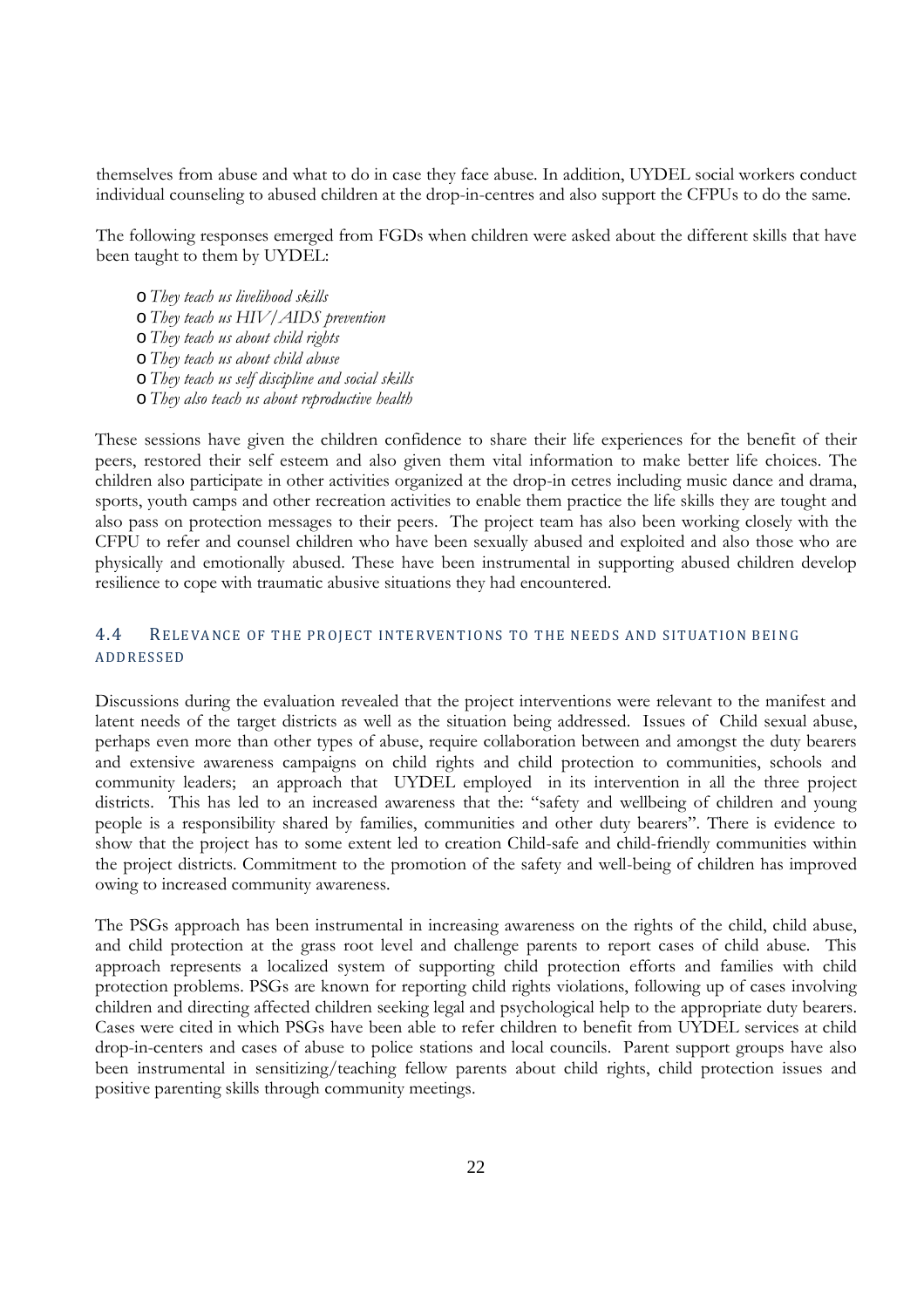Sensitization seminars for community members and duty bearers (i.e. parents, local leaders, teachers, NGO/CBO workers and children) have increased the community capacity to identify and report cases of abuse. Reportedly, the training and awareness seminars have stimulated dialogue among parents on issues of child protection and prompted more reporting of cases of abuse, particularly physical and sexual abuse. This intervention has also strengthened the capacity of key child protection duty bearers at district and lower levels to effectively undertake their roles and responsibilities in the protection of children against abuse and exploitation. The involvement of teachers in the project has created a friendly and enabling environment where children easily report cases of child abuse to school authorities or police stations.

As a result of the capacity building training, police officers, particularly from the CFPU have been equipped with relevant skills in dealing with child sexual abuses in a child friendly way. Police and law enforcement officers have also come to appreciate the need to work closely with communities. This has narrowed the divide between the community and the police which in turn has improved reporting of child abuse cases. The community attitude and willingness to help the police in handling of cases of abuses has also improved. The police unit of Child and Family Protection has reportedly become more active and victim friendly in the three project districts. Notwithstanding, police officers argued that systems for child protection need to further be strengthened. This is likely to translate in both speedy and appropriate handling of cases involving children. The LC courts and traditional mechanisms are still the most popular ways to settle children issues and some stakeholder's lack of clear grasp of the legal provisions for child protection works against the welfare of children. The capacity of the CFPU also needs to be built especially in counseling and rehabilitation of children in conflict with the law.

Child link Clubs represent a key child empowerment approach through children themselves participating in initiatives geared towards protecting and enhancing their rights. The clubs represent an important avenue through which children can discuss their own experiences and opinions on child rights. Through these clubs, children mobilize, teach, refer and do basic life skills counselling to fellow children that need protection. Children also share their experiences so that other children can learn from them how to cope with difficult situations. Through these groups, children are also able to discuss issues related to child abuse, and pass on information to their peers. Child Link clubs also offer a forum for children to discuss concerns of sexual exploitation by teachers and other adults, and the way of preventing abuses. In addition, members of each club participate in music, dance and drama to illustrate the everyday challenges they face.

Information, education and Communication (IEC) materials were reportedly critical to sensitization efforts. The IEC materials are well designed with clear, readable and easy to comprehend messages for easy public consumption. They were used in awareness raising (display of posters) and sensitization of stakeholders. The evaluation revealed that schools, Parent Support Groups and community members effectively used the IEC materials as teaching aids. Efforts therefore should be made to scale up the production and distribution of these IEC materials in the communities being targeted. The system of distribution should also be streamlined to ensure fair distribution among the duty bearers and also ensure that they reach out to the general population.

The approach of training abused children and children at risk of abuse in apprenticeship and life planning skill is commendable and systematic efforts should be taken to scale it up. Besides learning technical and occupationally specific skills (Vocational/ apprenticeship skills), children are equipped with street smart life planning skills. Reportedly some children, who benefited from vocational training, have been able to find employment in their respective trades. This has afforded children an opportunity to earn income (See case study 2 below). Besides enhancing their livelihood, this has reduced the vulnerability of many children to abuse, particularly sexual abuse. Life planning skills has enabled many children learn how to cope with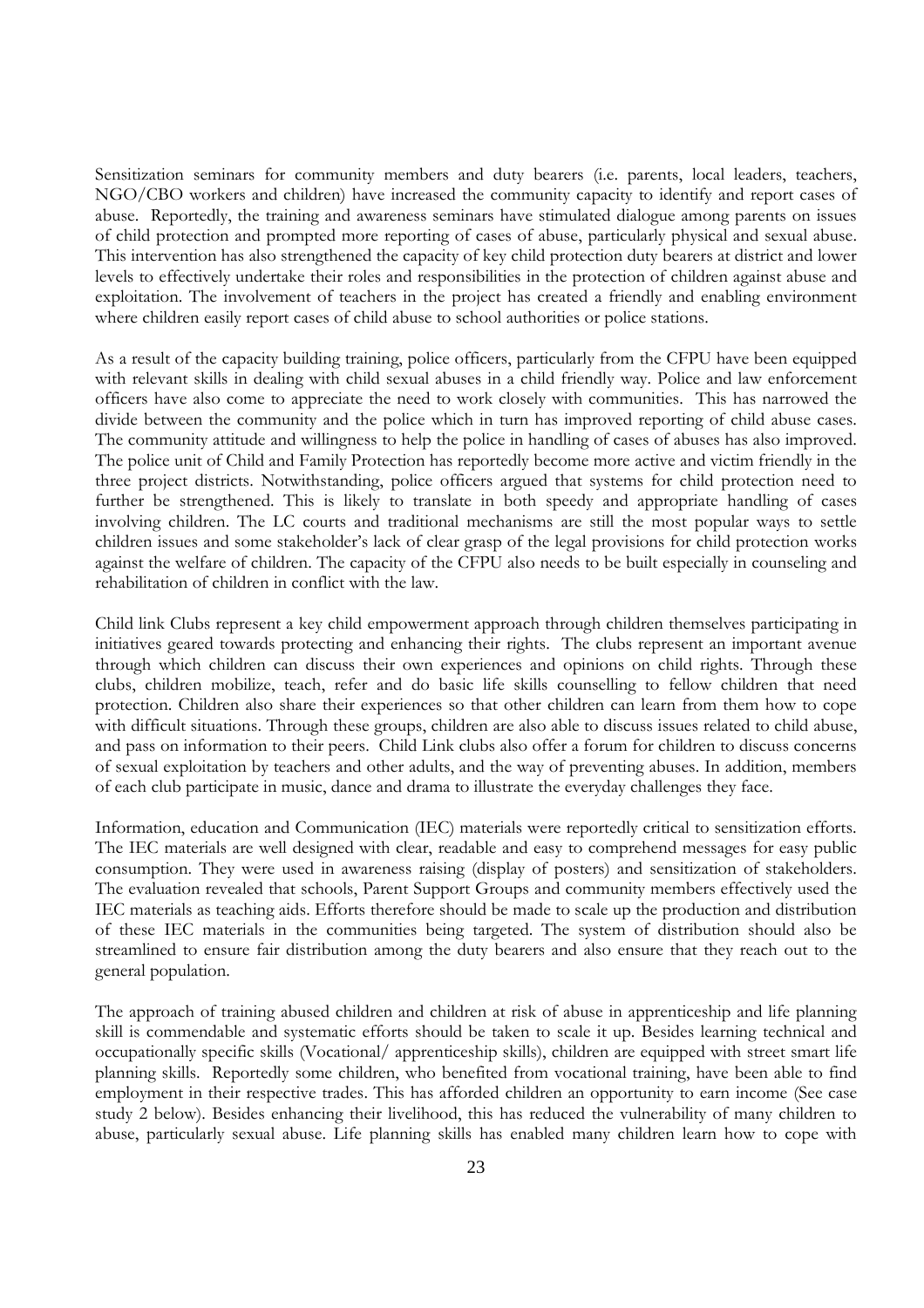difficult situations and to avoid behaviors that predispose them to sexual abuse. The behavior change sessions at UYDEL drop-in-centers have helped the children develop appropriate and responsible behaviors regarding: how to protect themselves from abuse; and what to do in case they face abuse. However, concerns were expressed over the short training period. Many youths felt that the duration of training should have been made longer to enable them develop a clearly masterly of all the techniques involved in their respective trades.

#### **Case study 2**

**Evelyn Namuwaya is a young girl aged 19. She lives in Kyebando and was trained by UYDEL in hair dressing under the Child Protection project. This, she says, enabled her to learn skills in hair styling, plaiting, braiding, weaving, and hair treatment. She is currently employed in a saloon in Mpererwe as a hair dresser.**

**She said; "By the time I was selected for the training, I was completely doing nothing. I had dropped out of Primary Seven with no hope for anything. After the training, we were provided with start up tool-personally I was given a head dryer. It took me some time to get work but I used to do weaving and plaiting on a casual basis after completing training. I later learnt of a lady who was looking for a hair dresser to work in her saloon through a friend. At the first time of asking, I was offered the Job.**

**I am grateful to UYDEL because prior to the training, I knew nothing and I was not able to earn any income on my own but now I can. On average, I earn about UGX 5000 (US\$ 3) a day, which I use to buy personal basics like food, clothes among others. I intend to start saving some money such that I can be able to start my own saloon in future. I also benefitted a lot from the behavioral change sessions from the UYDEL centre in Masooli (Gayaza Road). During these sessions, we were often counseled and taught how to protect ourselves from abuse and how to cope with difficult situations. We were also provided with information on HIV/AIDS prevention and also told to avoid promiscuity and prostitution".**

**Asked how she thought the training can be strengthened, she said " I am not complaining, but I feel however, the training should have been made longer so as to enable me learn more". She also pointed out to the need to train more youths, especially those that have dropped out school to enable them learn practical and employable skills.**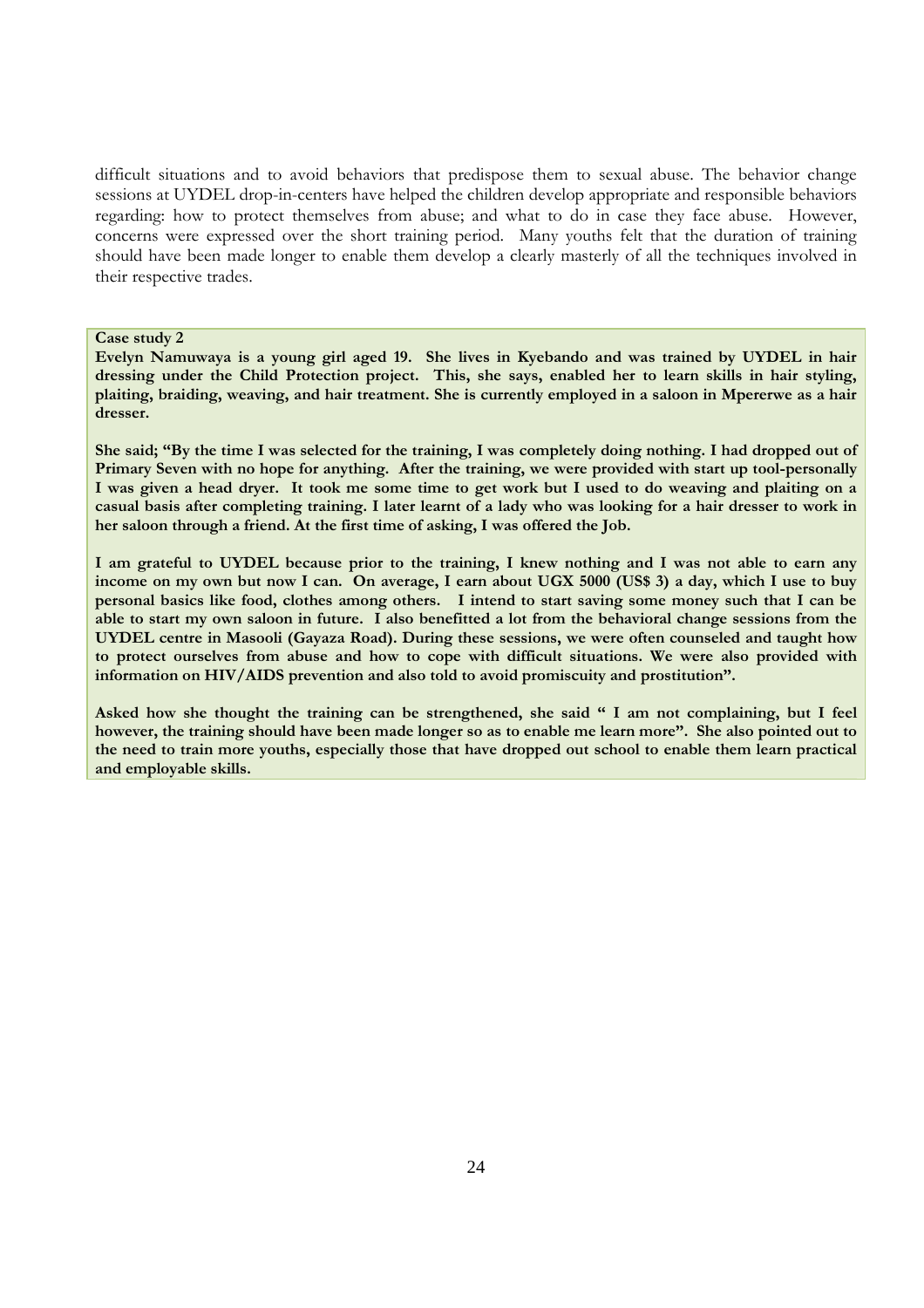### 4.5 EFFICIENCY AND EFFECTIVENESS OF THE MANAGEMENT APPROACH AND STRATEGIES

One of the key themes of this evaluation exercise was to assess the extent to which the management approaches (project design, and monitoring and evaluation approaches) and other strategies employed by the project have been efficient and effective in achieving the project goals. The evaluation revealed that the child protection interventions by UYDEL were largely underpinned by working in close collaboration with all the duty bearers and stakeholders, including children themselves and communities. Underlying this design and approach was the need to forge alliances, and ensure sound linkages and synergy with all partners to enhance the protection of affected children and address the issues of child sexual abuse collaboratively.

Through the sensitization activities to create awareness on child rights violation and child protection issues more people and duty bearers have been reached through seminars, workshops, community discussions, and training of community volunteers in UYDEL's area of coverage. The skills obtained during the trainings have empowered them to be confident, facilitate at different events and address problems as they arise in their communities. The involvement of the police especially in community education seminars has contributed greatly to a change in the community perception towards the police, more particularly the Child and Family Protection Unit. The evaluation showed that there is good working relationship between communities and police in each of the three project districts. This has contributed to the building of a social protection network that protects children from abuse and neglect and an environment in which children rights are appreciated and protected. The different duty bearers have been able to effectively use their acquired knowledge and skills to raise awareness on child abuse, report cases of abuse to police and encourage children to defend their own rights.

Owing to the capacity building training, the attitude of law enforcement agents, particularly the Police Officers has changed to appreciate the burden of child abuse especially sexual abuse. As a result, more cases have been reportedly followed up with the help of the PSGs and local leaders. The positive attitude of the law enforcement agents especially the police has led to increased reporting of cases of abuse and cooperation from the communities, in respect to prosecution of offenders. During the evaluation, most police officers confessed that they were enlightened by the workshops and activities that they have been involved in by UYDEL. They pointed out to the need for more activities and refresher courses to keep them abreast with the current child protection and Child Sexual Abuse (CSA) issues as well as how to carry out their roles in the communities and handling of cases in child friendly approaches.

*UYDEL has helped us a lot in regard to our work as the Child and Family Protection Unit. Our capacity has been built to handle cases of child abuse, particularly sexual abuse in a child friendly way. This was dome through a series of workshops and dialogue meeting on child protection. We were also given IEC materials to distribute to the communities. These have increased community awareness on child abuse. (FGD with CFPU staff, Mukono)*

*UYDEL has also helped us in counseling victims of sexual abuse and explaining to the communities the role of the police, particularly the CFPU. The later is a relevant approach of empowering communities to work with the police in protecting their children from abuse and addressing issues of rights violation (Interview with Ms. Fiona Beine-In-charge CFPU)*

*As a unit, UYDEL facilitates us to carry out sensitization activities for local leaders, parents and children on issues related to child abuse and the role of the CFPU. This has bridged the gap between the police and the community and promoted cooperation especially during investigation of child abuse cases ( Interview with the Community Liaisons Officer, Kawempe).*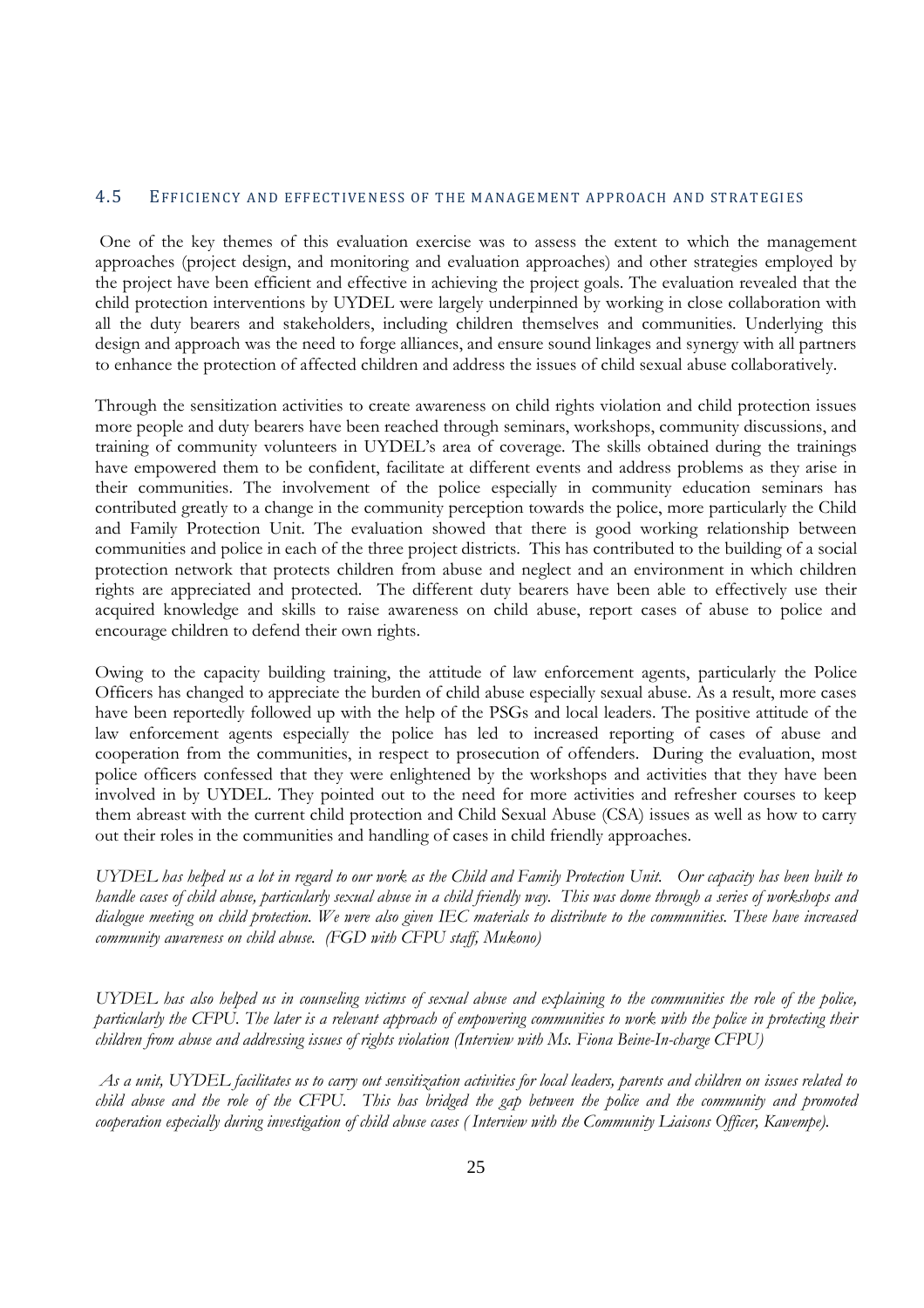The training in life planning skills, children rights and child protection issues and subsequent involvement of children (both abused and at risk of abuse) in the child protection interventions has boosted their selfesteem, self-awareness, and many other life skills. The onus is now on these children to further develop these skills through different activities such as youth support group within their communities. The evaluation also revealed that owing to high numbers of children in need of care and protection, UYDEL established drop-in-centers. Such centers provide space for children to play and engage themselves in creative activities through music, dance, drama, sports etc. and use their time productively. These activities encourage meaningful peer group participation and interaction, shared learning and act as therapies to relieve trauma and stress caused by abusive situations. At these centers, children also benefit from behavioral change sessions that are held every Saturday. This way, children are kept away from socially deviant behaviors.

The approach of building the capacity of Child Link Clubs and training of teachers as patrons shows opportunities for sustaining the project activities of providing platform for peer learning and expression among school going children geared toward protecting them from abuse. From the evidence gathered by this evaluation however, it is apparent that balancing quantity (number of clubs, children, schools, and so on) with quality (learning, awareness raising and so on) has not been easy for UYDEL. This is largely due to the overwhelming response to join the club among pupils. As the clubs have increased in number, monitoring and evaluation (M&E) and other duties have become a challenge. In the case of training, it was a one way off event.

Discussion with the project team revealed that, as part of the intervention, one qualified Social Worker was attached to each of the three districts where the project was implemented. The Social Worker (SW) worked closely with Child and Family Protection Unit under the Police, Parent Support Groups, local leaders and community to provide children in need with counseling to enable them recover from adverse experience (of sexual abuse), and to help build a caring and protective environment for them. Children targeted included those in socially, psychologically or emotionally 'at risk' situations, including in family or household settings. However, evidence reveals that a glaring need for more Social Workers (SW) in each of the three districts. The Social Workers are reportedly overwhelmed by the exceedingly huge volume of Child Sexual abuse cases reported in their respective districts yet the capacity of the police, and more particularly the CFPU to provide providing counseling services to such children is wanting.

The Parent Support Groups are at the heart of UDYEL child protection interventions. This has proved to be a potent approach to encouraging open discussion about child protection and child sexual abuse issues within the communities. They also act as a link between communities and other duty bearers; particularly, they act as a link between UYDEL-the communities-the parents-children and the police. The evaluation also revealed that community based volunteers were used to monitor and supervise the activities of the Parent Support Groups as well as those of the Child Link clubs. Notwithstanding, the evaluation showed that developing clear goals is essential for a successful Parent Support Group. Without a clear picture of what it wants to provide or accomplish, the group may drift with no specific direction, resulting in no action. Some members may exert energy in conflicting directions, meeting few needs and leading to general dissatisfaction. Goals should be specific to the needs of the children and their families.

The achievements of the project also owe, in part, to the collaboration with the Uganda police force, expertise of the project staff and determinedly strong networking. The project collaborated with a number of agencies in child protection issues through the Uganda Child Rights NGO network (UCRNN). The project team also worked with the probation officers in the three districts during community education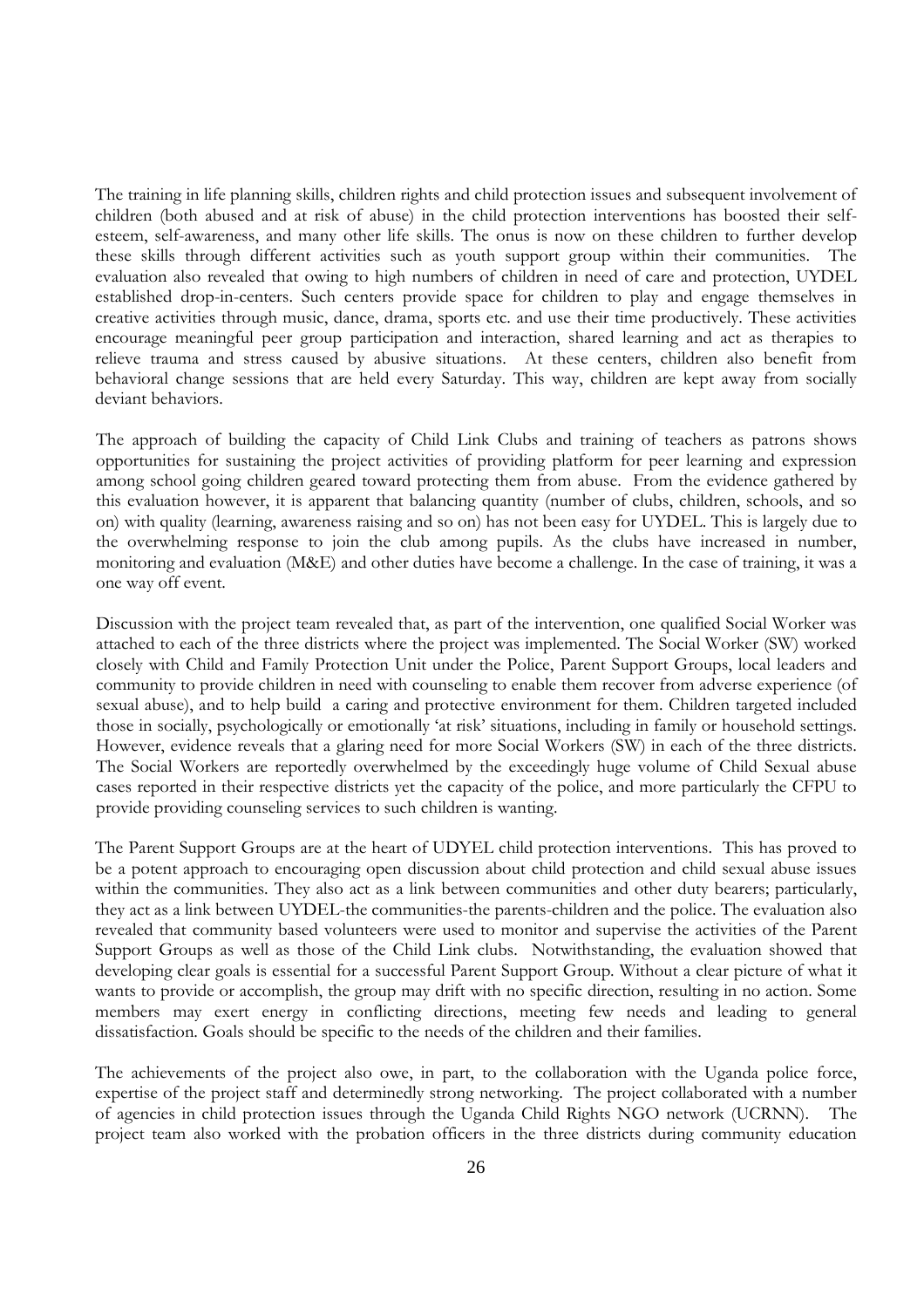seminars as well as in referral and counselling of victims. This encouraged information sharing especially on best practicable approaches of child protection. This is a good practice and should be encouraged. Collaboration of this nature encourages sharing of experiences, exchanging ideas and increases synergy. It is through this collaborative spirit that, UYDEL wrote a memorandum of understanding with Uganda police. Working with the police accorded the Project a degree of legitimacy and helped in bridging the gap between the police and the communities. The Capacity of the project team was unquestionable. The team consisted of well qualified social workers and child welfare experts.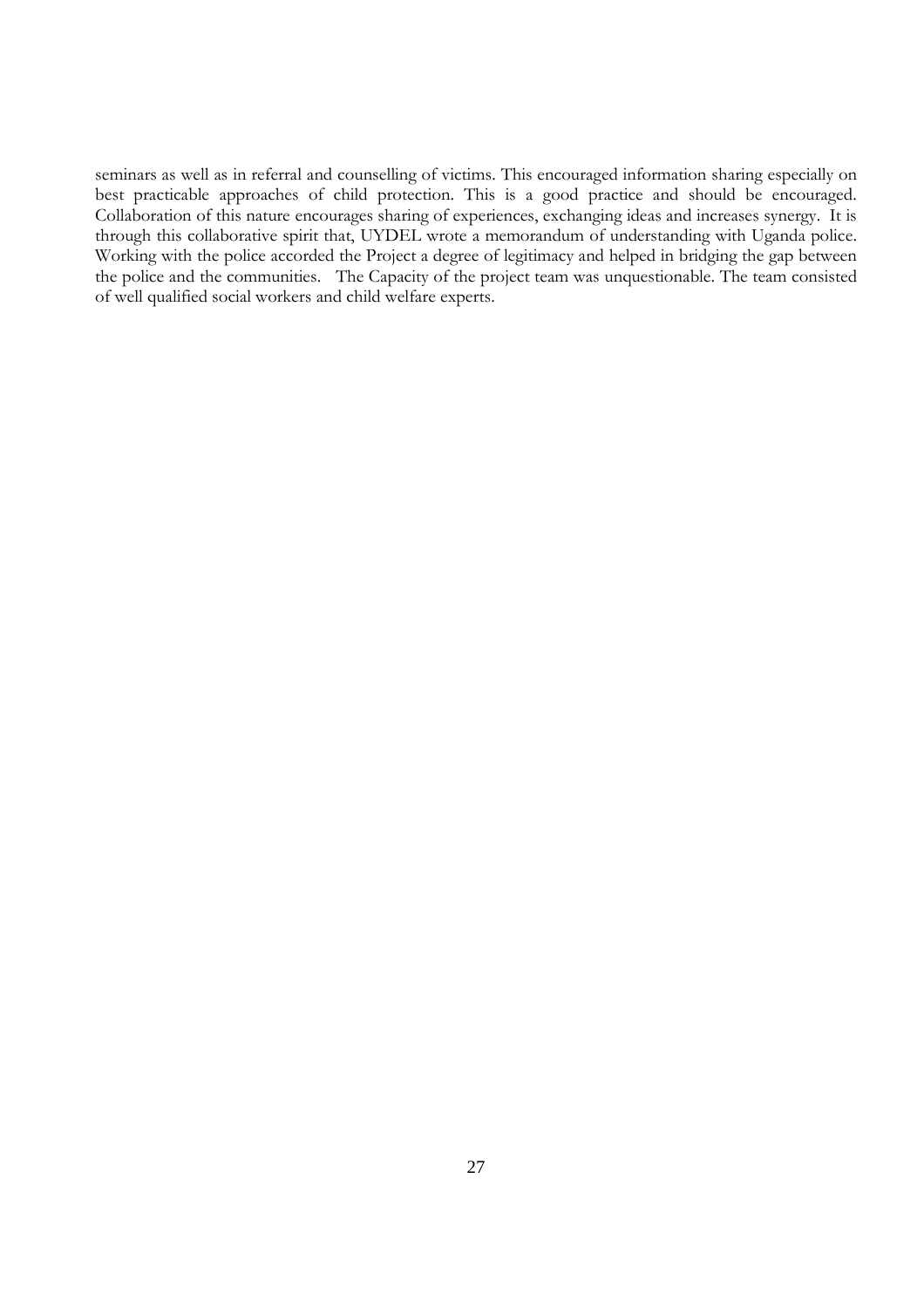## 4.6 OPTIONS FOR SUSTAINABILITY OF THE PROJECT AND CAPACITIES OF STAKEHOLDERS TO SUSTAIN THE CHILD PROTECTION INITIATIVES

In context of this evaluation, sustainability is taken to mean the project capacity to generate internal synergies and characteristics of a process that can be maintained at a certain level indefinitely. Sustainability is measured in several forms including: institutional, social, financial and ownership. The evidence from this evaluation suggest that the key sustainability strategies of UYDEL have been to build the capacity of the police; duty bearers and communities in child protection issues with emphasis on child friendly approaches in handling of abuse cases and the specific roles and responsibilities of the different duty bearers.

Efforts have also been initiated to encourage 'parent-to-parent talk' and discussion on issues of child sexual abuse in particular and child protection issues in general through Parent Support Groups. This has made the project acceptable to local communities and promoted local ownership of the project. Communities have been empowered to identify and support abused children and participate in the promotion of the rights of the child. Local leaders have also pledged more support for UYDEL programs and to ensure their sustainability. Working with Community Based Volunteers is one other way in which the capacity of the community to sustain project intervention has been built. These require facilitation and motivation for follow-up of groups' activities and monitoing of child abuse situations in their communities.

The Child Link Clubs have given the children an opportunity to use their reasoning, insight and expertise to the construction of their own values, meanings, and strategies. However, evidence suggests that in part the continued existence of the Child Link clubs in the schools is related to the support that they receive from the school administration. Where the clubs have received support, as the case of Nile Secondary School in Mukono suggests, they have been of utmost benefit to the schools with regard to awareness raising and good morals. In terms of financial sustainability, it is evident that at present the clubs, just like PSGs cannot sustain their own operations. UYDEL, in subsequent interventions should consider facilitating both the PSGs and Child Link Clubs to start Income Generating Activities (IGAs) such as poultry farming to enable them get funds to expand their activities.

Capacity building for Police and law enforcement officers has the potential to contribute to the sustainability of the project. The CFPU is particularly committed to promoting the welfare and protection of children. However, this is threatened by the continued official transfer of trained police officer to other areas outside the project area. The capacity of the CFPU in counseling and rehabilitation of victims of child abuse was also found wanting. This requires serious attention since in most cases after engaging communities on issues of child protection and child rights correspondingly increases demand and referral from community members to attend to specific needs of these children. The capacity of the Police to gather evidence to speed up cases of children also needs augmentation.

The approach of networking with different service providers and originations involved in protection of children such as ANPPCAN, Hope after Rape, MoGLSD should be harnessed and continued. The collaboration between UYDEL and other agencies is very good and highly commended and this has implications to the general sustainability of the project.

Capacity building for all duty bearers at different levels involved in issues affecting children, to effectively understand, appreciate, and participate in the child protection interventions should further be strengthened. These may include staff of justice agencies, District Probation and Welfare Officers (DPWO) members of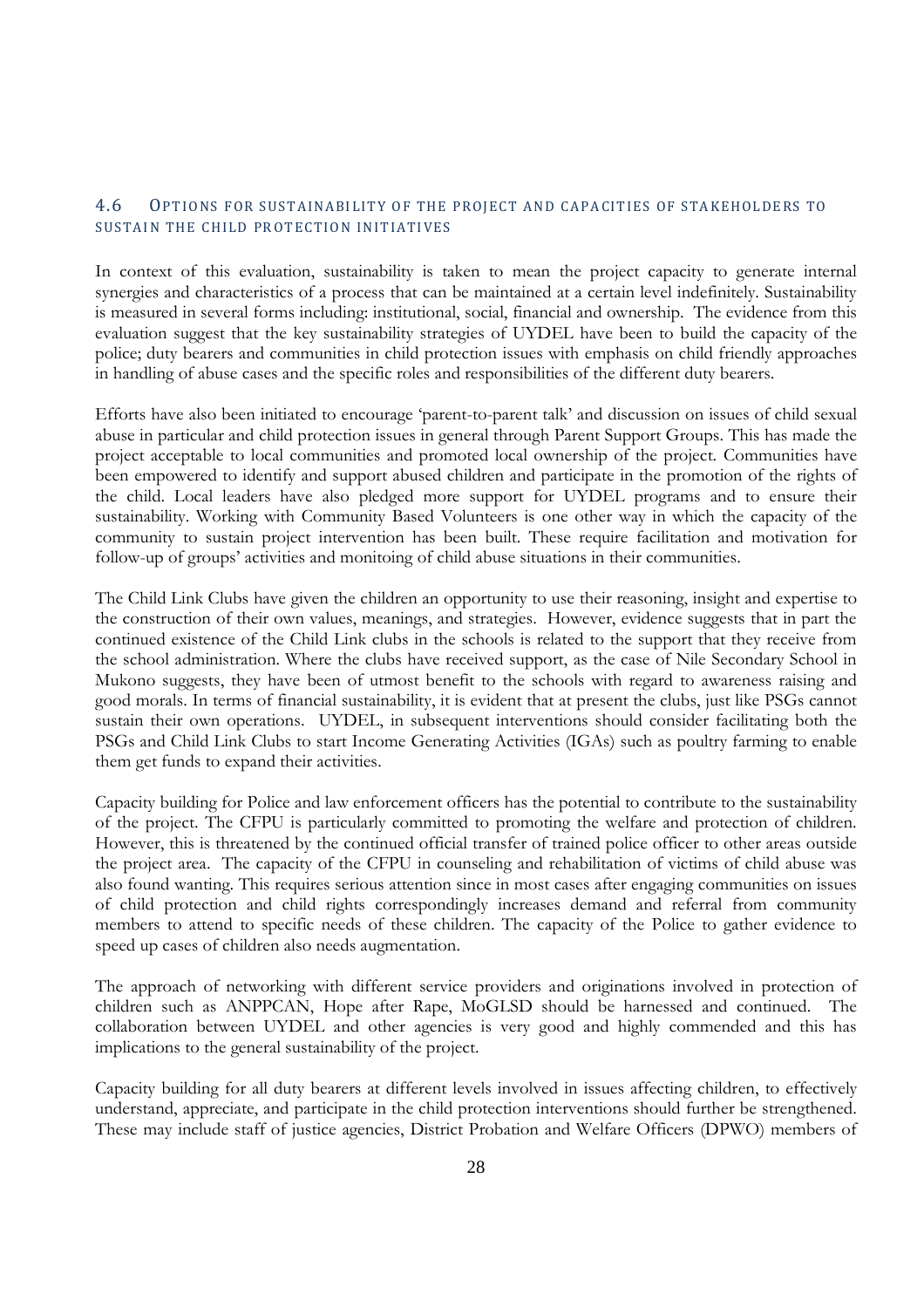the community and children themselves. This is because sustainability in the area of child protection requires concerted efforts of different agencies, duty bearers and organizations offering varied services to abused children.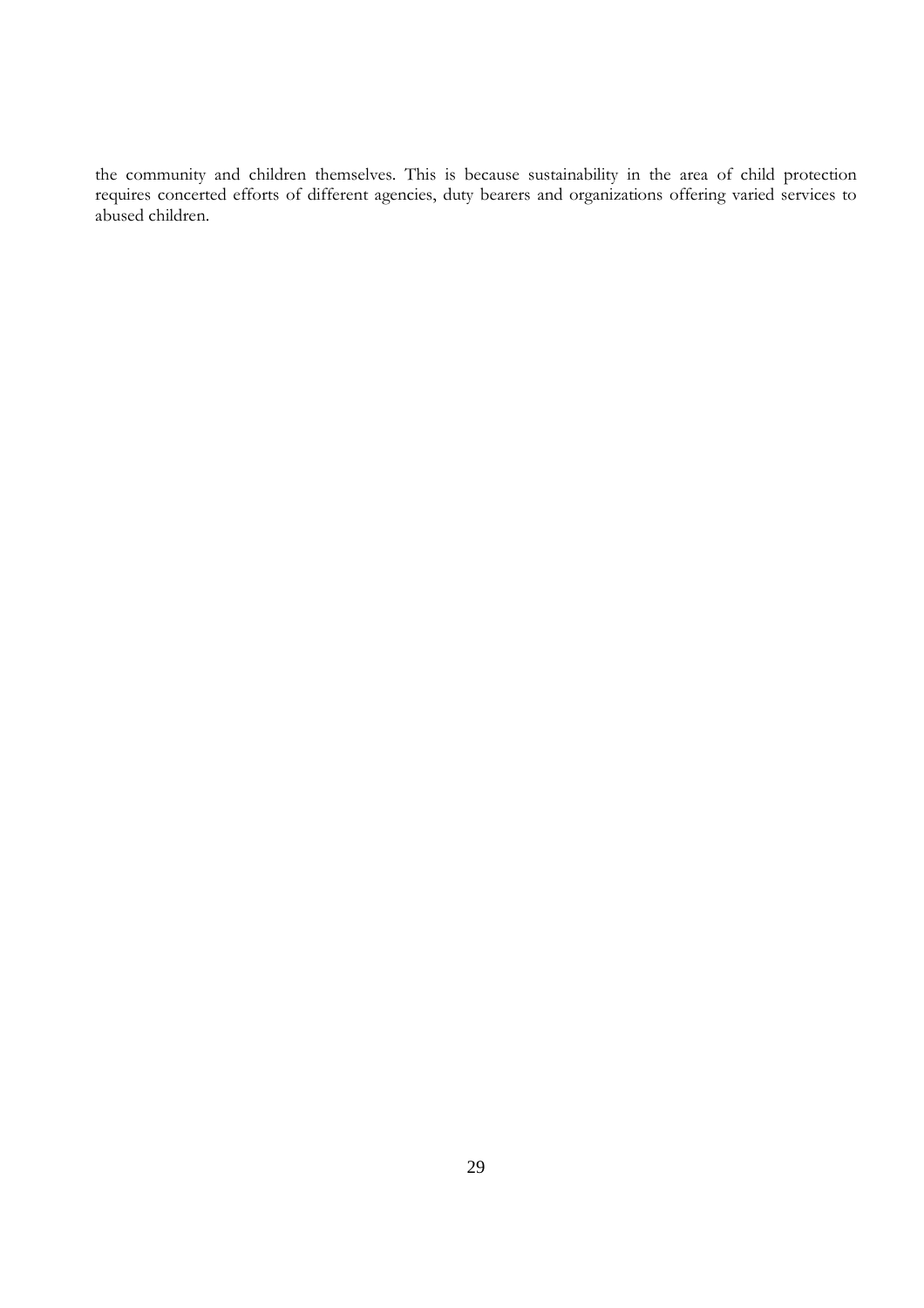#### 5.0 CHALLENGES AND LESSONS LEARNT

During the evaluation, a number of challenges that beset that effectiveness of the interventions were revealed. These included among others:

- o The continued transfer of trained police officer to other areas outside the project area affects the continuity of project interventions. This affects the capacity of the CFPU to deal with the burden of child abuse.
- o The capacity of Police Officers from the CFPU to provide psychosocial support services to children in need to enable them recover from adverse experience (of sexual abuse) and promote resilience is still limited.
- o The Social Workers are reportedly overwhelmed by the exceedingly huge volume of Child Sexual abuse cases reported in their respective districts. Thus the glaring need for more Social Workers (SW) in each of the three districts.
- o Police Stations lack Victim Support Units/centres (VSU) where sexually abused children can be accommodated while undergoing rehabilitation and receiving psychological support. Often abused children are mixed with offenders in police cells, which in itself constitute a form of child abuse.
- o Some parents are not very cooperative and are reluctant to follow up cases of their abused children to the end, to ensure justice. For example some parents still refuse to record police statements and/accept to settle cases outside court. This apathy among parents, coupled with the inadequacy in provisions of the law limits the CFPU efforts in following up of and charging offenders for crimes of abuse against children. This points out to the need to deepen community education programmes on child abuse and rights.
- o Some of the child abusers are also their guardians or relatives. This makes it exceedingly difficult for the CFPU to pursue such cases, especially in the absence of Victim Support Unit (VSU). Reportedly, it is hard to detain the provider of the abused child. As expressed by a Police Officer at Mukono Police Post, *"it is likened to biting the hands that feed you"*
- o Victims sexual abuse need money for medical examination by a qualified medical worker and other expenses such as getting the doctor to testify in courts of law. To most parents, this is ruinously expensive for them to afford and as a result some cases are dropped. In addition, some cases of abused children are not followed up owing to lack of facilitation and other logistical inadequacies.
- o Follow up of Child Protection cases and interventions by UYDEL were reportedly incapacitated by lack of a substantive budget line for monitoring and evaluation of project interventions.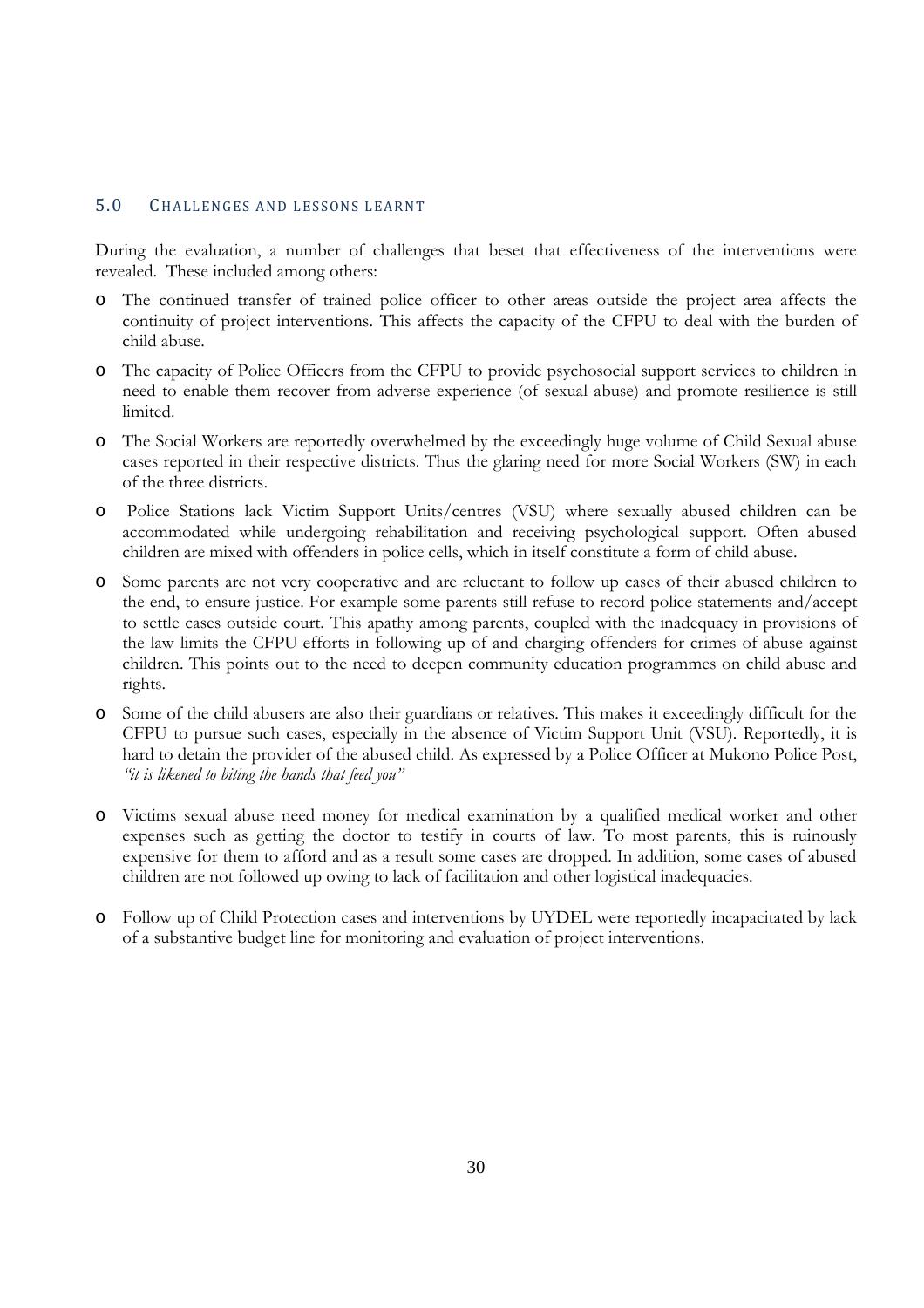### 6.0 CONCLUSIONS AND RECOMMENDATION

Based on the evaluation findings highlighted above, it is in the considered opinion of the Consultant that the following be improved in respect to design, strategy of implementation and provision services. This will enhance the efficiency and effectiveness of similar project activities in future.

IEC materials play an important role in raising the awareness of communities on child protection issues. Efforts should be made to scale up the production and distribution of these IEC materials in the communities being targeted. The system of distribution should also be streamlined to ensure fair distribution among the duty bearers and also ensure that they reach out to the general population. Effort should also be made to ensure that they are displayed in public places where people are likely to converge like churches, public notice boards, schools, etc.

There is still need for increased sensitization and awareness creation on child protection at local community levels. UYDEL should make an effort to intensify community education and awareness raising activities on child abuse especially in the remote areas. In this respect the CFPU can be facilitated to carry out more sensitization trainings on child rights and abuse in deeply remote areas like Kome Island in Mukono and the numerous (distant) Islands of Kalangala. Being a fishing community, Kalangala district presents a special challenge. With low literacy levels, high poverty levels; and remoteness, child (sexual) abuse is rampant yet child protection services are scattered and limited. It is important that sensitization by UYDEL and CFPU be scaled up in Kalangala; the remote areas in Mukono and slum areas in Kampala. Parents urgently need to be sensitized to enable them appreciate the need for safe guarding and protection of children from abuse. This will improve the handling of cases right from the community where cases emerge yet often dropped due to the costs; ignorance and apathy associated with following up cases amidst poverty—as guardians are often bribed.

Capacity building initiatives in child protections need to be expanded to bring on board other duty bearer and agencies providing services to victims of child sexual abuse. These may include staff of justice agencies, District Probation and Welfare Officers (DPWO) and key government departments and CSOs working for and with children. This is because sustainability in the area of child protection requires concerted efforts of different agencies, duty bearers and organizations offering varied services to abused children. In addition, a lot more is still needed to be done to change of attitude among various actors including magistrates towards the rights of children, and improving the working relations between the FPU and CID offices of the police among others.

The PSGs approach has been instrumental in increasing awareness on the rights of the child, child abuse, and child protection at the grass root level and challenge parents to report cases of child abuse. There is however need to further build the capacity of PSGs in child protection issues, especially in counseling skills such that they can be able to offer psychosocial support to victims of sexual abuse at a local level.

The need to facilitate the establishment of IGAs for PSG is also apparent. This will improve their capacity to provide basic needs for their own children and motivate them to identify and report cases of abuse as income generated will be used to facilitate their operations. IGAs will also make the groups more cohesive, self reliant and attractive to parents.

Medical facilitation for victims of abuse should also be incorporated in subsequent projects to ensure that substancial evidence is obtained in cases of sexual abuse, necessary for prosecution purposes.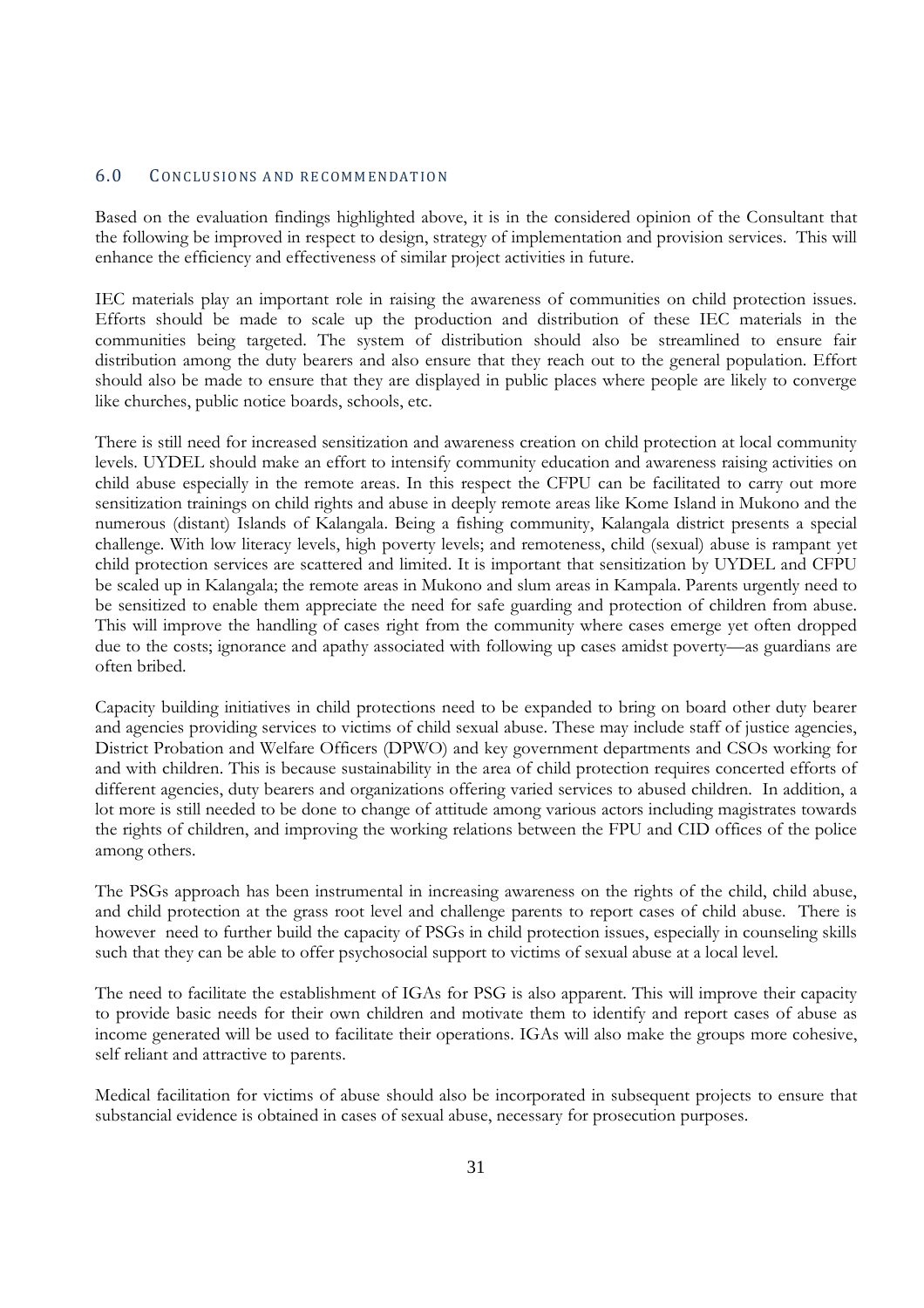There is need for establishment of Victim Support Units (VCU) at different police centers. This will prevent situation where children are bundled with criminals and offenders in cells, which in itself is an abuse. This can be done with support and in collaboration with institutions involved in child protection such as Save the Children in Uganda, African Network for Prevention and Protection of Children from Abuse and Neglect (APPCAN), Hope After Rape (HAR) among others.

The issue of transfer of police officers can be tackled through regular training. Refresher courses are also needed for Police Officers to keep them abreast with the current child protection and Child Sexual Abuse (CSA) issues as well as how to carry out their roles in the communities and handling of cases in child friendly approaches.

The capacity of the CFPU should be built especially in counseling and rehabilitation of victims of sexual abuse. This will reduce the burden placed on the glaringly inadequate number of social workers

The approach of vocational skills training is commendable. Nonetheless, efforts should be made to scale up this program so that more abused children and/or children at risk of abuse are taken care of. More so, Sustaining training programs of this nature requires that after the training, each trainee who succeeds trains another vulnerable child in his/her area of specialization to enable more vulnerable children to benefit from the programme. This is a practice done in other agencies promoting vocational skills training to increase the success of such programs.

The skills training component can be also strengthened by enforcing a strict code of rules and regulations for the trainees to follow while at the different centers. This will ensure discipline among the trainees. UYDEL should also consider expanding the training period for some trades. This will ensure that the children master all the intricacies and develop a masterly of the techniques involved in their respective training. For example, evaluation participants argued that the training in hairdressing should be extended from the current three months to at least six months while trades like motor vehicle mechanics need close to two years of training.

Some children, especially those in garages also need to be provided with protective gears like gloves, glasses and food to motivate them to learn the skills.

The evaluation showed that the Social Workers (one in each of the three districts) are overwhelmed by the exceedingly huge volume of Child Sexual abuse cases reported in their respective districts. Subsequent interventions should consider recruiting more Social Workers on board. Alternatively, the project should identify, train and support volunteer counselors to offer psychosocial support to child victims to enable them recover from adverse experience (of sexual abuse). There is also need for facilitation in terms of transport (purchase a vehicle) for the project team to be able to timely respond to child protection cases and monitor activities of community networks.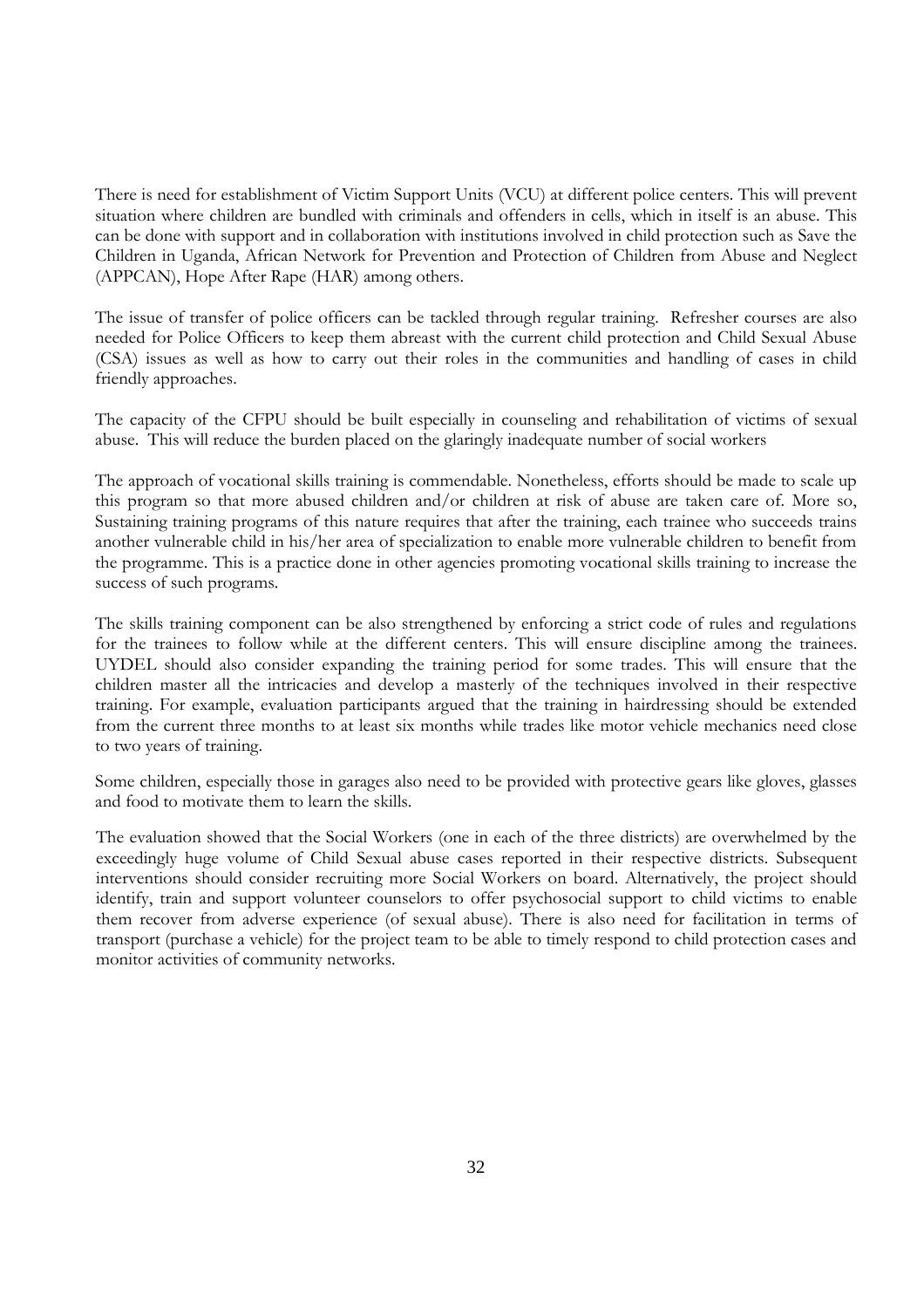### **AP PE NDIC ES**

| No.       | Form of abuse                     | <b>District</b>                |     |                          |                |         |  |
|-----------|-----------------------------------|--------------------------------|-----|--------------------------|----------------|---------|--|
|           |                                   | Mukono<br>Kalangala<br>Kampala |     |                          |                |         |  |
|           |                                   |                                |     | Old Kampala              | Wandegeya      | Kawempe |  |
| 1.        | Defilement                        | 130                            | 40  | 118                      | 51             | 227     |  |
| 2.        | Child neglect                     | 42                             | 13  | 184                      | 103            | 323     |  |
| 3.        | Domestic violence                 | 32                             | 10  | 218                      | 133            | 215     |  |
| 4.        | Assault in general                | 46                             | 155 | 11                       | 50             | 186     |  |
| 6.        | Children in conflict with the law | 10                             | 07  | 58                       | 15             |         |  |
| 7.        | Missing/abandoned                 | 11                             | 08  | 79                       | 61             | 33      |  |
| 8.        | Indecent assault                  | $\mathbf{1}$                   | 04  | $\overline{2}$           | 10             | 03      |  |
| 9.        | Abortion                          |                                | 01  | $\overline{\phantom{0}}$ |                | -       |  |
| <b>10</b> | Assaulted juveniles               | -                              | 03  | ۰                        |                | -       |  |
| 11        | Forcefully taking away children   |                                |     | 24                       |                | 16      |  |
| 12        | Child labour                      |                                |     | 07                       | $\overline{0}$ | н       |  |
|           | Total                             | 272                            | 241 | 701                      | 423            | 1004    |  |

## **Table2: Cases reported to police between Januarys -November 2007**

\* Kampala statistics represent 3 out of five divisions where the project has been implemented.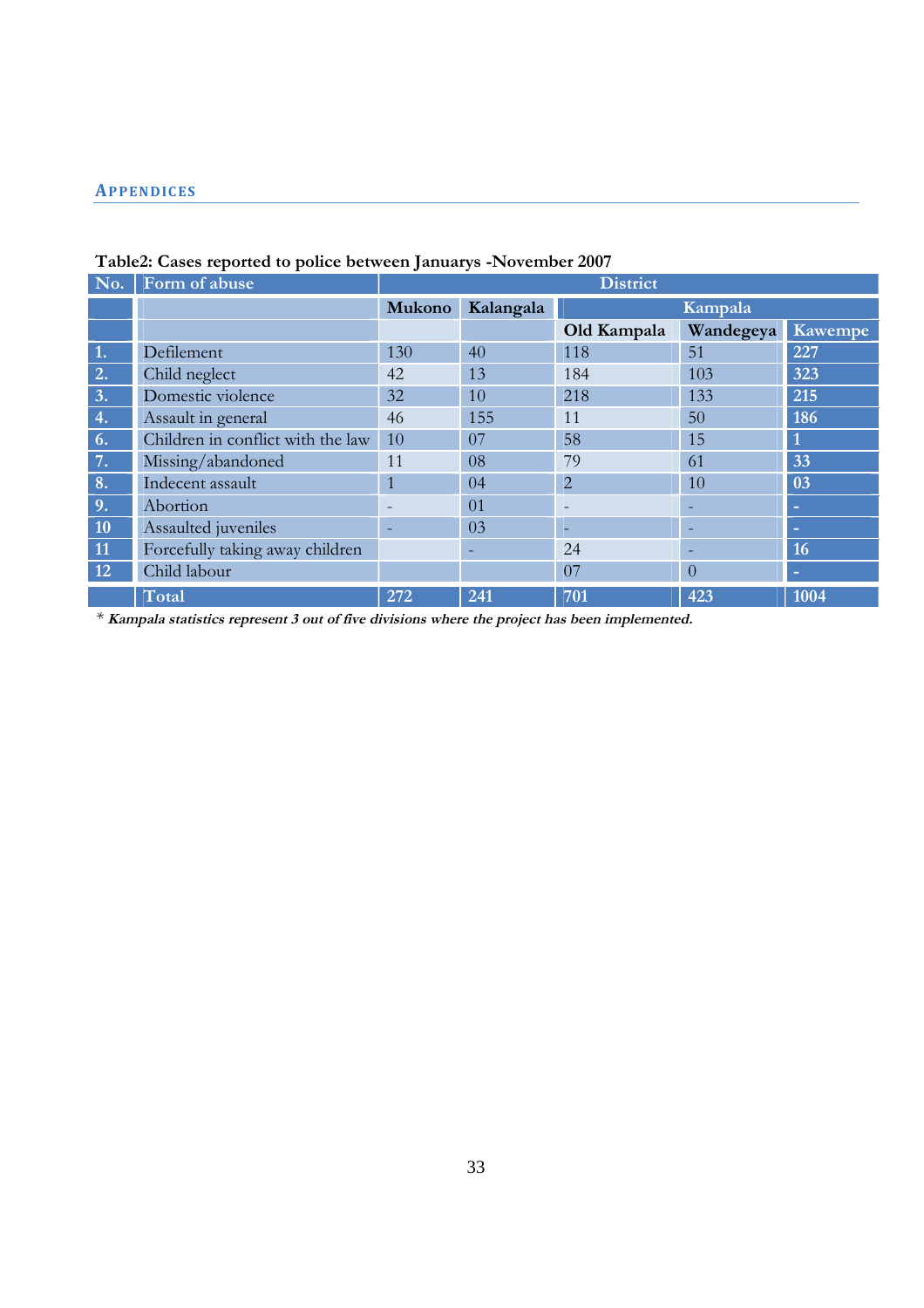#### LIST OF PEOPLE INTERVIEWED

Fiona Beine **In-charge, CFPU. Kampala** Nampija Florence Member PSG, Kalangala Mary Obbo Member PSG, Mukono Perepetra Nanyombi Member PSG, Mukono Rebbecac Nabaggala Member PSG, Mukono Malala John Member PSG, Mukono Berunga Amooti Member PSG, Kampala Hajji Ismail Kakooza Member PSG, Kampala Mrs. Birungi Penina Member PSG, Kampala Mrs. Kagilita Rose Member PSG, Kampala Mrs. Amina Zimbe Member PSG, Kampala Benzinke James Member PSG, Kampala Barigye Christopher **Artisan (Motor Cycle)**<br>Musoke Wilson **Artisan (Tailoring)** Namatovu Haida Artisan (Hairdressing)

Aloyo Stella CFPU, Uganda Police Head Quarters, Kampala Florence Acero Community Laison officer/Head of CFPU, Mukono Ruth Nabiryo **In-charge; CFPU, Mukono** Mr. Rogers Kasirye Executive Director, UYDEL Ms. Regina Kacwamu Project Coordinator, UYDEL Asuman Hamis **Patron, Child Link Club, Pimbas S.S** Mr. Basajasubi Community Liaisons Officer, Kawempe Rose Kateba **Project Officer, UYDEL, Mukono** Mr. Lugoloobi Willy Probation and welfare Officer, Kalangala Ms. Winnie Nantabo Project Officer, Kalangala Bbaale Abraham Community Liaison Officer/Child & Family Protection, Kalangala Were Azizi **National Police officer**, Kalangala Bwanika Bbaale Henry Club Patron for Kinyamira Primary school, Kalangala Kiiza Steven Kalangala District Education Forum Nabata Florence Kalangala District Women Initiative Kiwewa Godfrey **In-charge (Minor Criminal Cases), Kalangala Police Station** Salongo Lumumye Chairperson, Parents Support Group, Kalangala Nakintu Mary Vice chairperson, Parents Support Group, Kalangala Namugerwa **Information secretary, Parents Support Group, Kalangala** Hajat Hasifa Lutakome Member PSG, Kalangala Musiige Kasiim Member PSG, Kalangala Nsubuga Sula **Artisans (Motor Mechanic)** Artisan (Tailoring)

#### **CH ILDR EN INT ER VI EWE D/TR AI NE ES**

#### **Mukono**

Muganwa Mulani Namnara Rebecca Nabukera Sophie Nabagala Resty Namagembe Prossy Kibago Musa Kiggundu Job Nakate Florence Kasolo Meddie Ssali Japheth Nakkazi Sarah

#### **Kampala**

Ndawula Ronald Tamale Vicent Namuwaya Evelyn Nalweyiso Rachel Bukenya David Nanyondo Florence

#### **Kalangala**

Nakanjako Sylvia Nasanga Rita Tibibwa Florence Katerega Joseph Sselwanga Godfrey Bukenya Fred Sserubula Joseph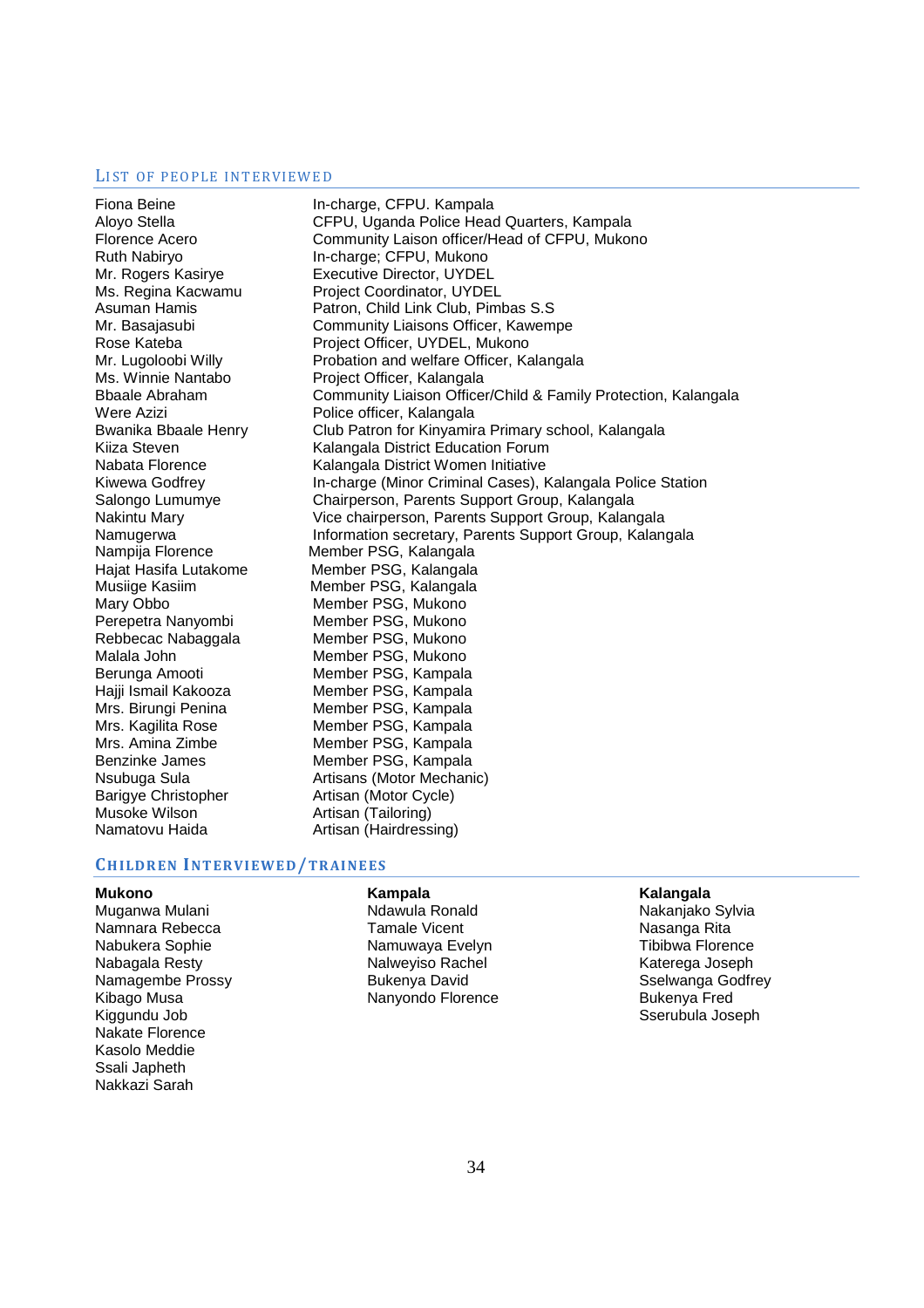#### **REFERENCES**

ANPPCAN UGANDA CHAPTER (2004). An Analysis of Child Abuse in Uganda during 2003:A Situational Analysis Report Based on Secondary Information. ANNPPCAN.

ANPPCAN UGANDA CHAPTER Vol.6 No.3 September 2004.

ANPPCAN Uganda Chapter, (1999): Child Abuse ad Neglect, Book two: The problem of child abuse and neglect: What you need to know. Kampala, ANPPCAN.

ANPPCAN Uganda Chapter (2003); Innocence at stake: A situation analysis of child abuse in Uganda 2002, Kampala.

ILO/MoGLSD (2004) Thematic study on commercial sexual exploitation of children in Uganda.

Rogers Kasirye (2007); Rapid assessment on trafficking of children for worst forms of child labour in Uganda.

ANPPCAN (2006) A Rapid Assessment of Traffi cking in Children and Young Women in Uganda

Dipak Naker, (2006): Violence against Children; the Voices of Ugandan Children and Adults; Kampala: Raising Voices and Save the Children in Uganda. Division, Kampala district; A research Report submitted to UYDEL.

Gawaya R, (1999). An Overview of the Situation of Child Sexual Abuse and Exploitation and the Responses in Uganda. A brief prepared for the sub Regional Workshop Organized by the Forum for Street children, Ethiopia and International Catholic Bureau.

ILO (2002); Every Child Counts: New Global Estimates on Child labour: In ILO (2004);

Kasirye Rogers Lugolobi (2002) Intervention to combat Commercial Sexual Exploitation of Children in Kawempe, Kampala Uganda.

MoGLSD and ILO/IPEC (2004) Report of the Sectoral Study on Child Labour and Commercial Sex Exploitation of Children in Uganda monitoring and evaluation of IPEC programmes': In ILO/IPEC June 2004.

Naker Dipak (2005) Violence Against Children, The Voices of Ugandan Children and Adults

Nyonyintono R.M.N and Yiga D. (1994). Sexual Abuse of Children in Uganda, An Assessment of Finance Planning and Economic Development, Uganda.

ULRC (2000), A study on Rape, Defi lement and Other Sexual Offences, Uganda Law Reform Commission Publication No 1 2000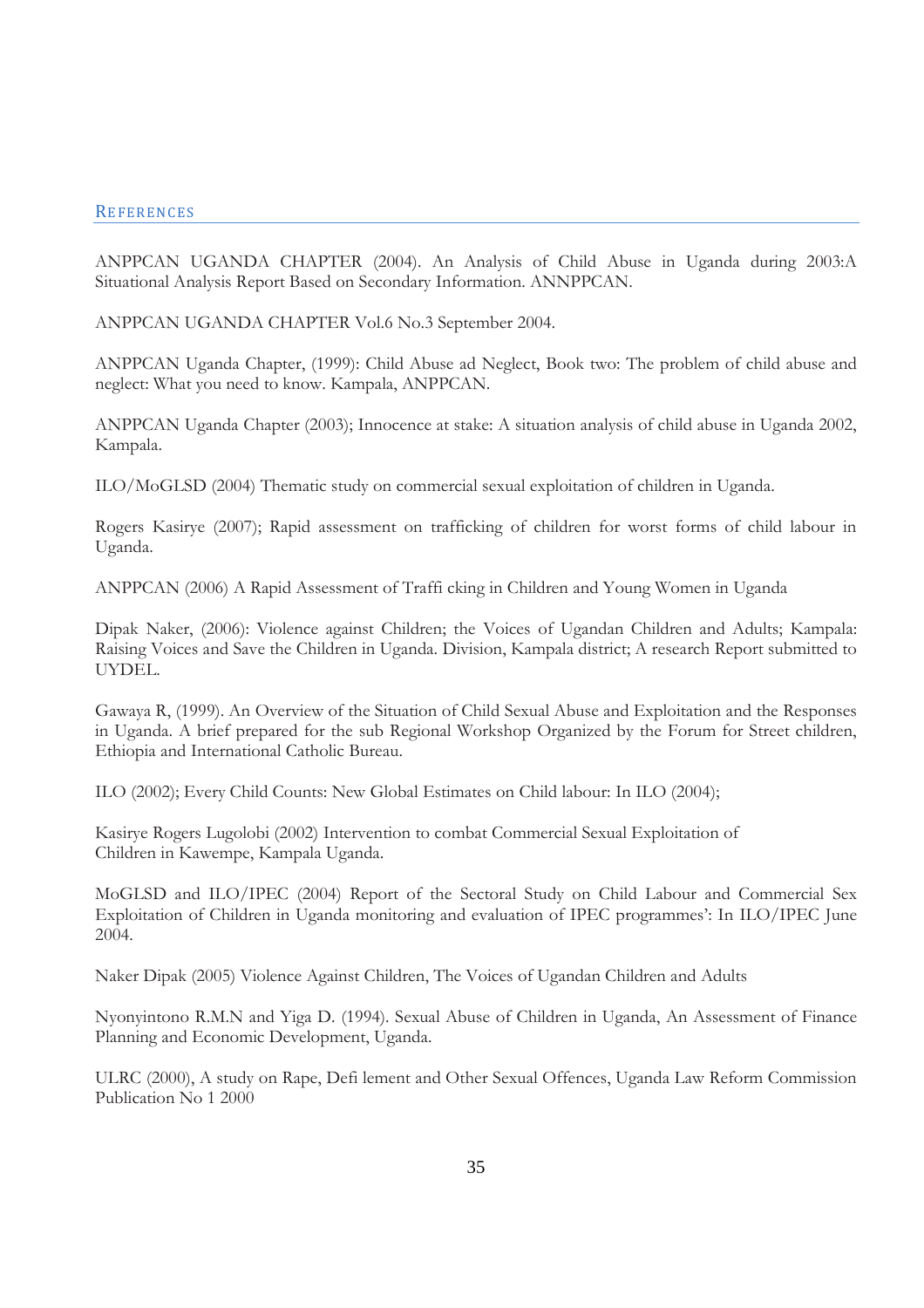UYDEL (2005); Evaluation report of the child protection project in Mukono and Kalangala Districts.

Serwada, D. (2000). Paper presented to policy makers seminar on child abuse in Uganda June, 7th, 2000. International Conference Centre, Kampala organized by the National organizing committee of the day of the African child 2000 under the coordination of national council for children secretariat.

Wakhweya Angella et al (2000). Situation Analysis of orphans in Uganda: orphans and their households, caring for the future.

Wakhweya, A. et.al (2003); Situation Analysis of Orphans and other Vulnerable Children in Uganda; Kampala: Ministry of Gender, Labour and Social Development.

Walakira E. J. (2001); Commercial Sexual Exploitation of Children in Kawempe

Walakira Eddy Joshua (2002) Worst Forms of Child Labour in Uganda An investigation into Commercial Sexual Exploitation of the Girl Child in Kampala, Mawazo; Journal of the faculties of Arts and Social Sciences, June 2002.

Walakira, E.J and Opio, M (2006); Child Protection and Empowerment Baseline study in Apac, Kasese, Bundibugyo and Lira Districts; a research consultancy report submitted to save the Children in Uganda, Kampala.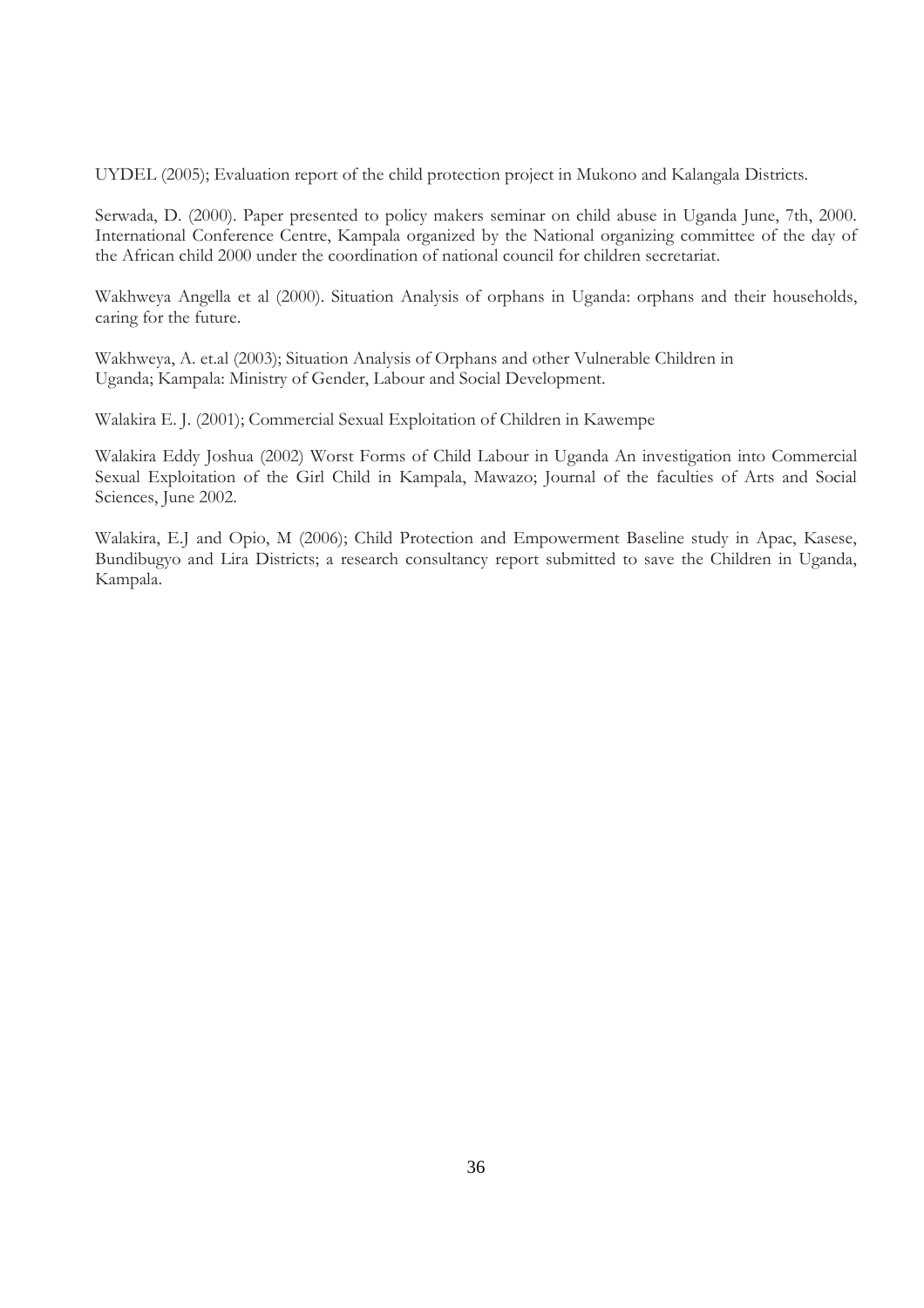#### TERMS OF REFERENCE

#### UGANDA YOUTH DEVELOPMENT LINK (UYDEL)

BIFRO House Sir Apollo Kaggwa Road opposite Makerere Business Institute (MBI) P.O. Box 12659 Kampala --Uganda Tel: 256-041-530353 0772 47 01 90/0772 42 38 11 rkasirye@hotmail.com Programs: Street Youth; drug and substance abuse; research; Family and Youth counseling; Alternative development Projects; and public awareness campaigns

### **TERMS OF REFERENCE FOR CONSULTANCY TO CONDUCT EVALUATION OF THE CHILD PROTECTION PROJECT IN KAMPALA, MUKONO AND KALANGALA DISTRICTS**

#### **1. Organizational background**

UYDEL is a Non-governmental organization that was founded in 1993. Our vision is to see hard-to-reach vulnerable young people access friendly services that reduce the numbers and levels of marginalization and exploitation. Our mission is to empower disadvantaged and vulnerable young people with social cognitive life skills that will enable them lead a happy and meaningful life and become useful citizens of Uganda.

UYDEL provides youth and child friendly services at drop-in-centers and outreach posts located in Kampala District (Kawempe and Rubaga Divisions), Kalangala District (With the Uganda Police Force), Mukono District (Kitega and Nyenga areas), Busia District (Sophia A). UYDEL works with youth/children aged 10-24 years who are vulnerable to exploitation and consequently to HIV/AIDS specifically; Adolescent commercial sex workers and sexually abused children, Children affected by child labor, Street children, Youth and children affected by HIV/AIDS families, Youth and children from poor families.

#### **2. The child protection project**

This is a collaboration project between Uganda Youth development Link (UYDEL) and the Child and Family Protection Unit (CFPU) of the Uganda Police Force, supported by the OAK Foundation since 2003.

The project goal is to contribute to the creation of an environment that recognizes, promotes and protects children's rights through promotion of resilience and child friendly services in the districts of Kampala, Mukono and Kalangala by end of 2007. The core project areas are awareness raising, capacity building and livelihood skills building. The primary target beneficiaries are children below 18 years who have been abused or are at risk of abuse and exploitation while the secondary beneficiaries are Police and law enforcement officers, parents, teachers, community workers, local leaders and other community members in general.

#### **3. Terms of reference**

This evaluation exercise is intended to assess and document the impact of the child protection project on children in Kampala, Mukono and Kalangala Districts